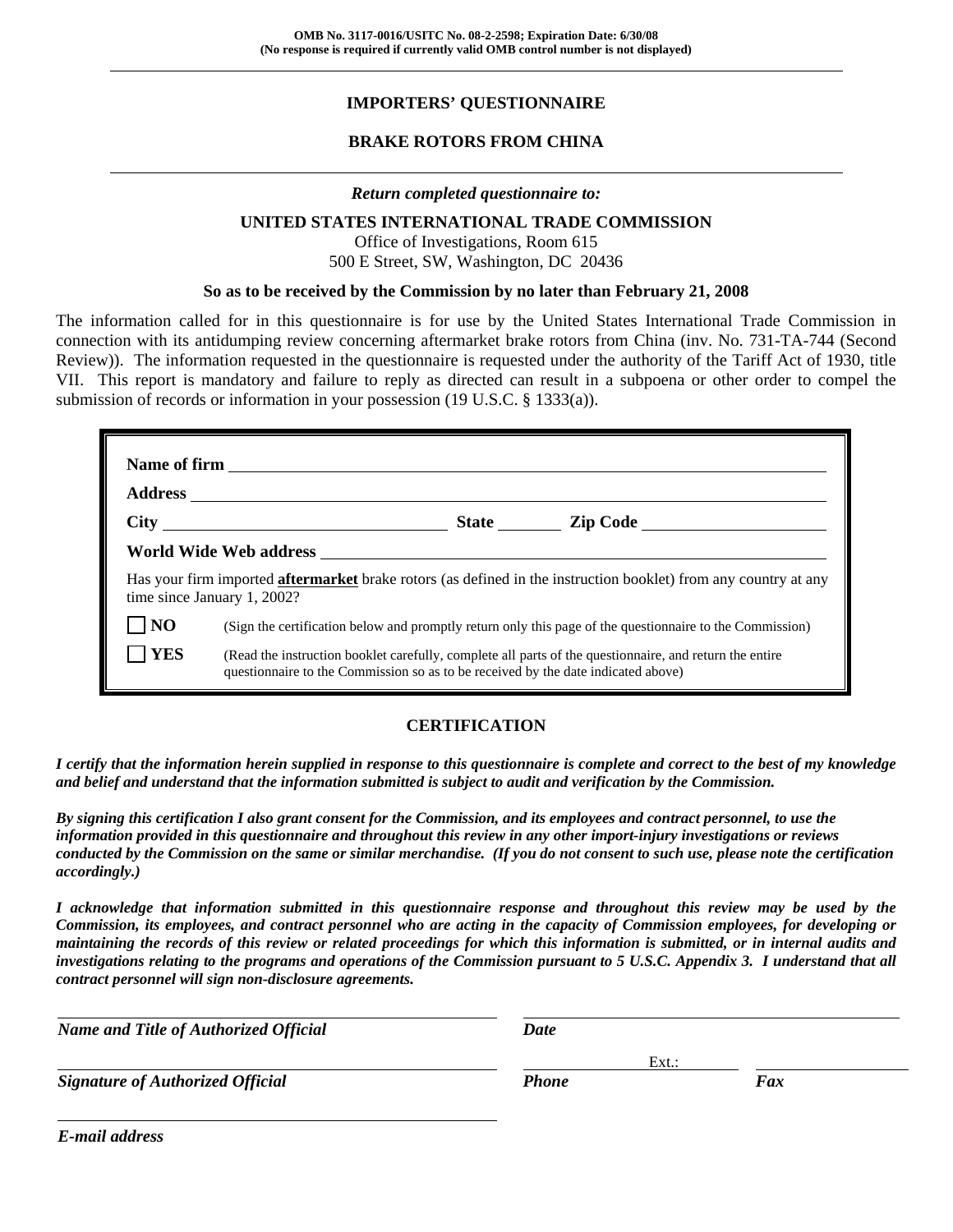#### **PART I.—GENERAL INFORMATION**

The questions in this questionnaire have been reviewed with market participants to ensure that issues of concern are adequately addressed and that data requests are sufficient, meaningful, and as limited as possible. Public reporting burden for this questionnaire is estimated to average 40 hours per response, including the time for reviewing instructions, searching existing data sources, gathering the data needed, and completing and reviewing the questionnaire. Send comments regarding the accuracy of this burden estimate or any other aspect of this collection of information, including suggestions for reducing the burden, to the Office of Investigations, U.S. International Trade Commission, 500 E Street, SW, Washington, DC 20436.

I-1a. Please report below the actual number of hours required and the cost to your firm of preparing the reply to this questionnaire and completing the form.

hours dollars

- I-1b. We are interested in any comments you may have for improving this questionnaire in general or the clarity of specific questions. Please attach such comments to your response or send them to the above address.
- I-2. Provide the name and address of establishment(s) covered by this questionnaire (see page 3 of the instruction booklet for reporting guidelines). If your firm is publicly traded, please specify the stock exchange and trading symbol.

|           | Is your firm owned, in whole or in part, by any other firm? |                        |
|-----------|-------------------------------------------------------------|------------------------|
| $\Box$ No | $\Box$ Yes--List the following information                  |                        |
| Firm name | Address                                                     | Extent of<br>ownership |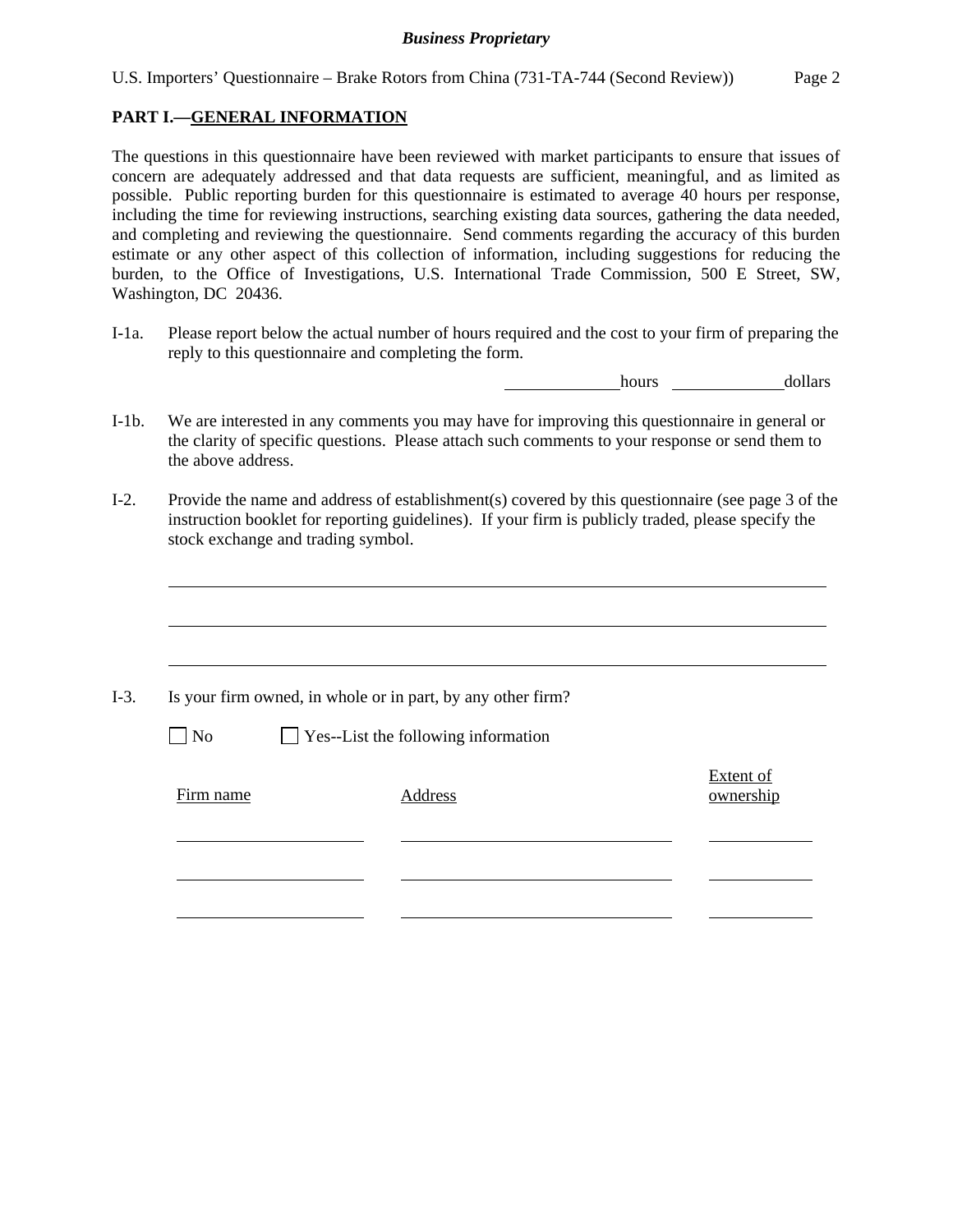### **PART I.--GENERAL INFORMATION***--Continued*

I-4. Does your firm have any related firms, either domestic or foreign, which are engaged in importing aftermarket brake rotors from China into the United States or which are engaged in exporting aftermarket brake rotors from China to the United States?

| Firm name                               | <b>Address</b>                                                                                   | Affiliation                                                                                                                                                                                    |
|-----------------------------------------|--------------------------------------------------------------------------------------------------|------------------------------------------------------------------------------------------------------------------------------------------------------------------------------------------------|
|                                         |                                                                                                  |                                                                                                                                                                                                |
|                                         | Does your firm have any related firms, either domestic or foreign, which are engaged in          | importing aftermarket brake rotors from countries other than China into the United States or<br>which are engaged in exporting aftermarket brake rotors from countries other than China to the |
| <b>United States?</b><br>No             | Yes--List the following information                                                              |                                                                                                                                                                                                |
| Firm name                               | <b>Address</b>                                                                                   | Affiliation                                                                                                                                                                                    |
|                                         |                                                                                                  |                                                                                                                                                                                                |
|                                         |                                                                                                  |                                                                                                                                                                                                |
| production of aftermarket brake rotors? | Does your firm have any related firms, either domestic or foreign, which are engaged in the      |                                                                                                                                                                                                |
| Firm name                               | <b>Address</b>                                                                                   | Affiliation                                                                                                                                                                                    |
|                                         |                                                                                                  |                                                                                                                                                                                                |
|                                         |                                                                                                  |                                                                                                                                                                                                |
|                                         |                                                                                                  |                                                                                                                                                                                                |
| than one answer may be applicable.      | Please indicate the nature of your firm's importing operations on aftermarket brake rotors. More |                                                                                                                                                                                                |
| Importer of record                      |                                                                                                  | Takes title to the imported product(s)                                                                                                                                                         |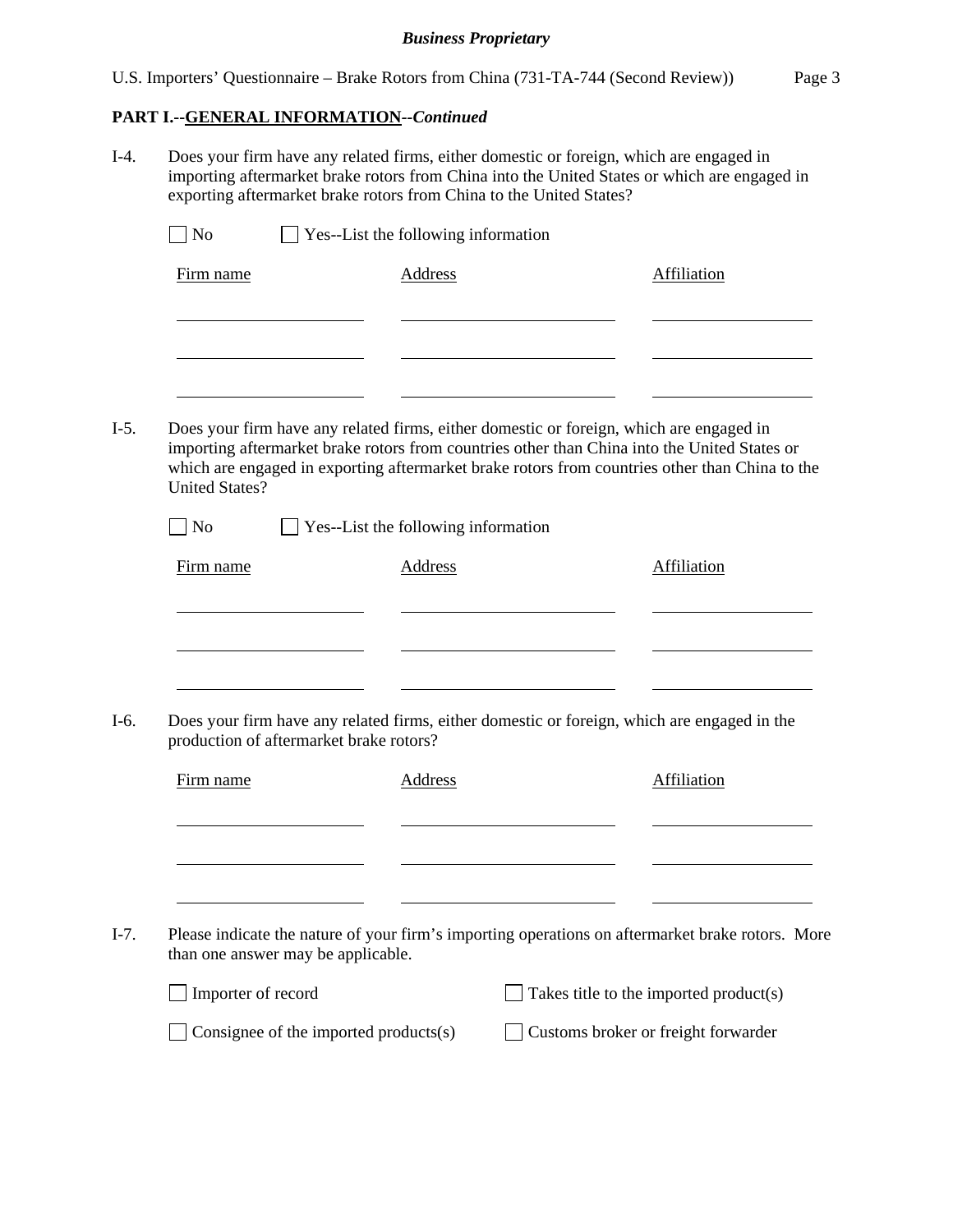# **PART I.--GENERAL INFORMATION***--Continued*

 $\overline{a}$ 

I-8. If your firm is an importer of record of aftermarket brake rotors but is *not* the consignee, please list the consignees below (firm name, address, telephone number, and individual to contact).

|         | Firm name                                                   | Address                                                                                                                                                                                                                                                                                    | Contact person and phone<br>number |
|---------|-------------------------------------------------------------|--------------------------------------------------------------------------------------------------------------------------------------------------------------------------------------------------------------------------------------------------------------------------------------------|------------------------------------|
|         |                                                             |                                                                                                                                                                                                                                                                                            |                                    |
| $I-9.$  | merchandise from, foreign trade zones or bonded warehouses. | Please indicate whether your firm enters aftermarket brake rotors into, or withdraws such                                                                                                                                                                                                  |                                    |
|         | N <sub>o</sub><br>Foreign trade zones                       | Yes                                                                                                                                                                                                                                                                                        |                                    |
|         | <b>Bonded warehouses</b><br>N <sub>0</sub>                  | Yes                                                                                                                                                                                                                                                                                        |                                    |
| $I-10.$ | importation under bond) program.                            | Please indicate whether your firm imports aftermarket brake rotors under the TIB (temporary                                                                                                                                                                                                |                                    |
|         | $\log$<br>$\Box$ Yes                                        |                                                                                                                                                                                                                                                                                            |                                    |
| $I-11.$ |                                                             | In Parts II and III of this questionnaire we request a copy of your company's business plan. Does<br>your company or any related firm have a business plan or any internal documents that describe,<br>discuss, or analyze expected future market conditions for aftermarket brake rotors? |                                    |
|         | $\neg$ No<br>requested documents, please explain why not.   | □ Yes–Please provide the requested documents. If you are not providing the                                                                                                                                                                                                                 |                                    |
|         |                                                             |                                                                                                                                                                                                                                                                                            |                                    |
| $I-12.$ |                                                             | To your knowledge, has the product subject to this review been the subject of any other import<br>relief investigations in the United States or in any other countries?                                                                                                                    |                                    |
|         | Yes-Please specify.<br>N <sub>0</sub>                       |                                                                                                                                                                                                                                                                                            |                                    |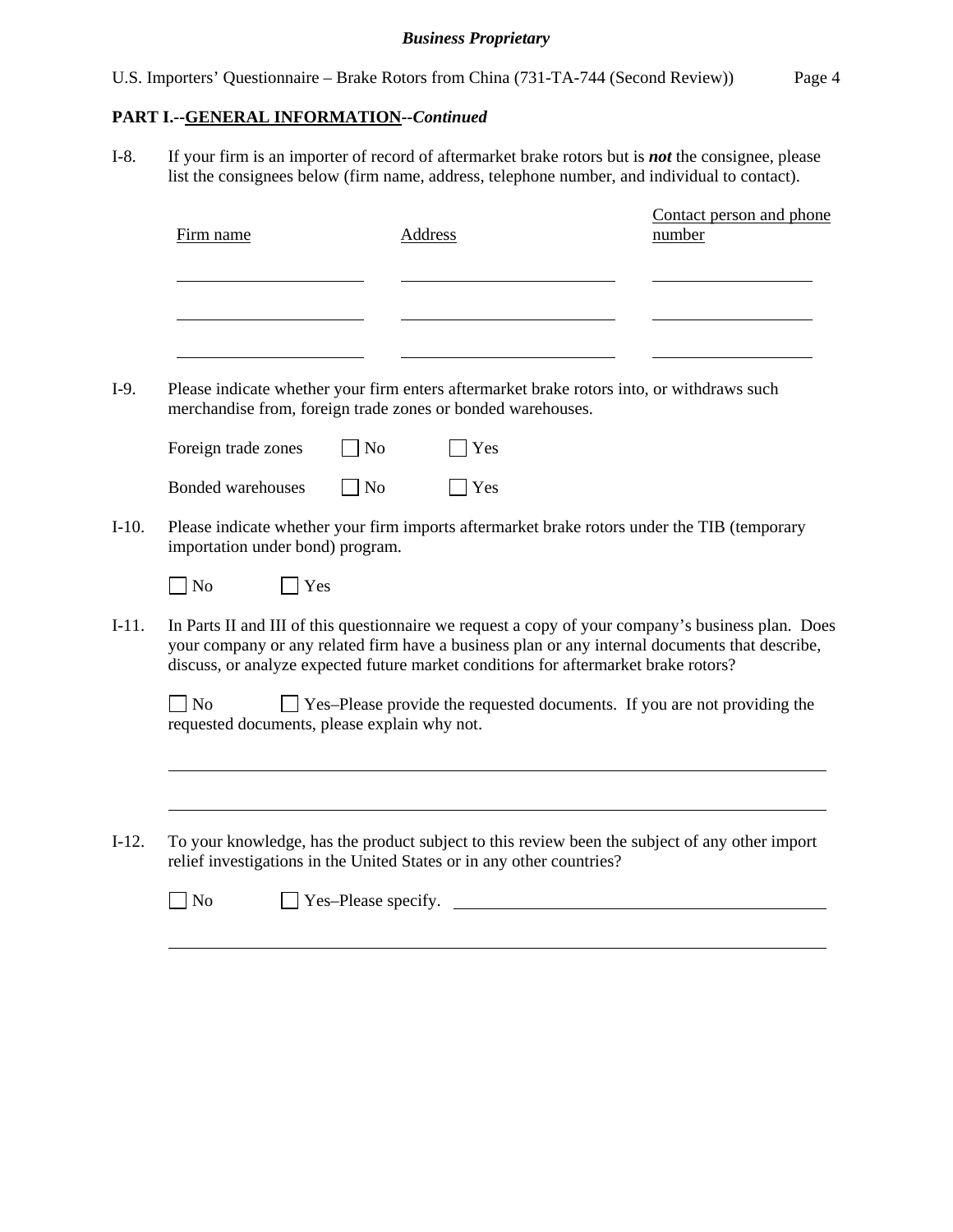|  |  | U.S. Importers' Questionnaire – Brake Rotors from China (731-TA-744 (Second Review)) | Page 5 |
|--|--|--------------------------------------------------------------------------------------|--------|
|  |  |                                                                                      |        |

## **PART II.--TRADE AND RELATED INFORMATION**

Further information on this part of the questionnaire can be obtained from Mary Messer (202-205-3193, mary.messer@usitc.gov). **Supply all data requested on a calendar-year basis**.

II-1. Who should be contacted regarding the requested trade and related information?

Company contact:

 $\overline{a}$ 

 $\overline{a}$ 

 $\overline{a}$ 

 $\overline{a}$ 

 $\overline{a}$ 

 $\overline{a}$ 

 $\overline{a}$ 

 $\overline{a}$ 

 $\overline{a}$ 

 $\overline{a}$ 

Name and title

 $($ 

Phone number E-mail address

II-2. Has your firm experienced any plant openings, relocations, expansions, acquisitions, consolidations, closures, or prolonged shutdowns because of strikes or equipment failure; or any other change in the character of your operations or organization relating to the importation of aftermarket brake rotors since 1997 (the year on which the antidumping duty order under review became effective)?

No  $\Box$  Yes--Supply details as to the time, nature, and significance of such changes.

- II-3. Does your firm anticipate any changes in the character of your operations or organization (as noted above) relating to the importation of aftermarket brake rotors in the future?
	- $\Box$  No  $\Box$  Yes--Supply details as to the time, nature, and significance of such changes and provide underlying assumptions, along with relevant portions of business plans or other supporting documentation, that address this issue.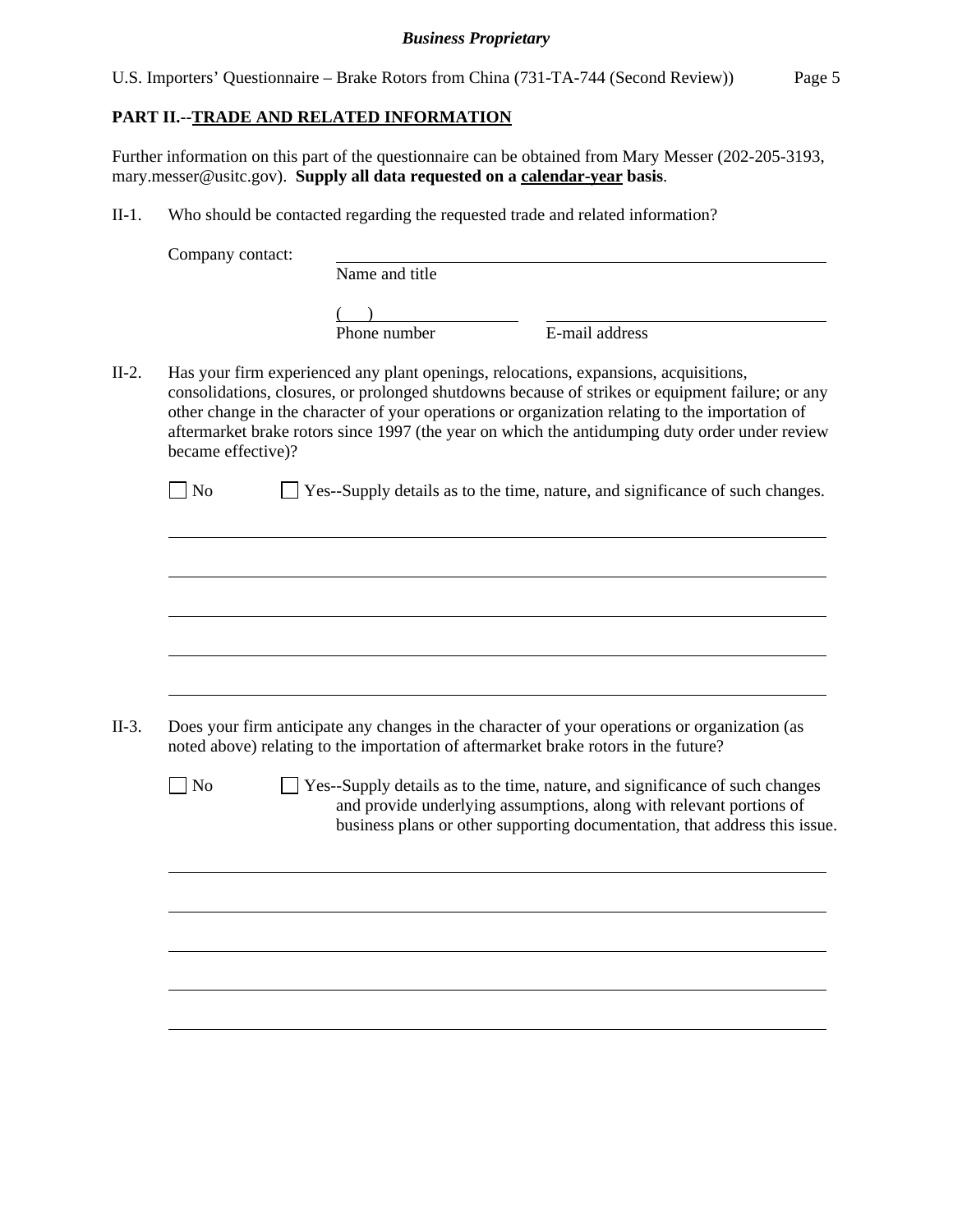# **PART II.--TRADE AND RELATED INFORMATION***--Continued*

| $\vert$ No | Yes--Supply details as to the time, nature, and significance of such changes<br>and provide underlying assumptions, along with relevant portions of<br>business plans or other supporting documentation, that address this issue. |
|------------|-----------------------------------------------------------------------------------------------------------------------------------------------------------------------------------------------------------------------------------|
|            |                                                                                                                                                                                                                                   |
|            |                                                                                                                                                                                                                                   |
|            | Has your firm imported or arranged for the importation of aftermarket brake rotors from China<br>for delivery after December 31, 2007?                                                                                            |
| ] No       | Yes-Indicate when such orders are to be delivered, the quantities involved,<br>and the names of the manufacturers/exporters in China.                                                                                             |
|            |                                                                                                                                                                                                                                   |
|            |                                                                                                                                                                                                                                   |
|            | If your firm also produces aftermarket brake rotors in the United States, please indicate your<br>reasons for importing this product. If your reasons differ by source, please elaborate.                                         |
|            |                                                                                                                                                                                                                                   |
|            |                                                                                                                                                                                                                                   |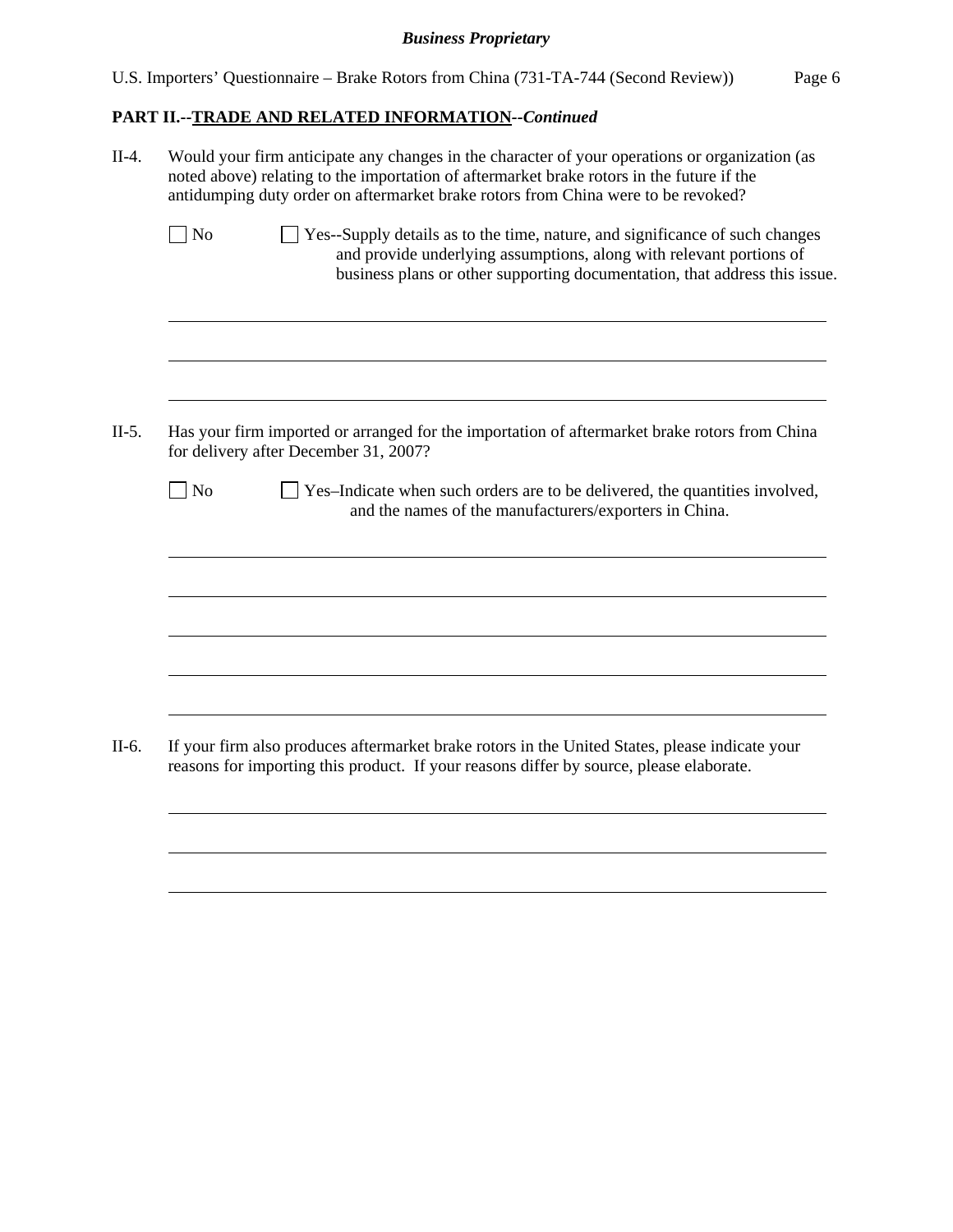## **PART II.--TRADE AND RELATED INFORMATION***--Continued*

II-7. **SUBJECT IMPORTS FROM CHINA**.–Report your firm's subject imports of aftermarket brake rotors from China and your firm's shipments and inventories of subject aftermarket brake rotors imported from China by your firm during the specified periods. (See definitions in the instruction booklet.)

*DO NOT include in the data reported on this page imports of aftermarket brake rotors produced and exported by the following Chinese producer/exporter combinations: (1) producer Shandong Laizhou CAPCO Industry ("Laizhou CAPCO") and exporters China National Automotive Industry Import & Export Corp. ("CAIEC") or Laizhou CAPCO; (2) producers Shenyang Honbase Machinery Co., Ltd. ("Shenyang") or Lai Zhou Luyuan Automobile Fittings Co., Ltd. ("Laizhou") and exporters Shenyang or Laizhou; and (3) producer Zibo Botai Manufacturing Co., Ltd. ("Zibo") and exporter China National Machinery and Equipment Import & Export (Xinjiang) Corp., Ltd. ("Xinjiang").*

| Quantity (in rotors), value (in \$1,000)                                                                                                                                                                                                                                                                                    |                       |      |      |      |      |      |
|-----------------------------------------------------------------------------------------------------------------------------------------------------------------------------------------------------------------------------------------------------------------------------------------------------------------------------|-----------------------|------|------|------|------|------|
|                                                                                                                                                                                                                                                                                                                             | <b>Calendar years</b> |      |      |      |      |      |
| Item                                                                                                                                                                                                                                                                                                                        | 2002                  | 2003 | 2004 | 2005 | 2006 | 2007 |
| Beginning-of-period inventories (quantity)                                                                                                                                                                                                                                                                                  |                       |      |      |      |      |      |
| Imports:                                                                                                                                                                                                                                                                                                                    |                       |      |      |      |      |      |
| Quantity of imports                                                                                                                                                                                                                                                                                                         |                       |      |      |      |      |      |
| Value of imports                                                                                                                                                                                                                                                                                                            |                       |      |      |      |      |      |
| U.S. shipments:                                                                                                                                                                                                                                                                                                             |                       |      |      |      |      |      |
| <b>Commercial shipments:</b>                                                                                                                                                                                                                                                                                                |                       |      |      |      |      |      |
| Quantity of commercial shipments                                                                                                                                                                                                                                                                                            |                       |      |      |      |      |      |
| Value of commercial shipments                                                                                                                                                                                                                                                                                               |                       |      |      |      |      |      |
| Internal consumption/company transfers:                                                                                                                                                                                                                                                                                     |                       |      |      |      |      |      |
| Quantity of internal consumption/transfers                                                                                                                                                                                                                                                                                  |                       |      |      |      |      |      |
| Value <sup>2</sup> of internal consumption/transfers                                                                                                                                                                                                                                                                        |                       |      |      |      |      |      |
| Export shipments: $3$                                                                                                                                                                                                                                                                                                       |                       |      |      |      |      |      |
| Quantity of export shipments                                                                                                                                                                                                                                                                                                |                       |      |      |      |      |      |
| Value of export shipments                                                                                                                                                                                                                                                                                                   |                       |      |      |      |      |      |
| End-of-period inventories <sup>4</sup> (quantity)                                                                                                                                                                                                                                                                           |                       |      |      |      |      |      |
| <b>Channels of distribution:</b>                                                                                                                                                                                                                                                                                            |                       |      |      |      |      |      |
| U.S. shipments to distributors (quantity)                                                                                                                                                                                                                                                                                   |                       |      |      |      |      |      |
| U.S. shipments to end users (quantity)                                                                                                                                                                                                                                                                                      |                       |      |      |      |      |      |
| Please identify the foreign producers, if known:                                                                                                                                                                                                                                                                            |                       |      |      |      |      |      |
|                                                                                                                                                                                                                                                                                                                             |                       |      |      |      |      |      |
| <sup>2</sup> Sales to related firms (including internal consumption) must be valued at fair market value. In the event that you use a<br>different basis for valuing these sales within your company, please specify that basis (e.g., cost, cost plus, etc.) and provide<br>value data using that basis for 2002-07 below: |                       |      |      |      |      |      |
| Identify your principal export markets:<br>Reconciliation of data.--Please note that the quantities reported above should reconcile as follows: beginning-of-period<br>inventories, plus production, less total shipments, equals end-of-period inventories. Do the data reported reconcile?<br>Yes<br>No--Please explain:  |                       |      |      |      |      |      |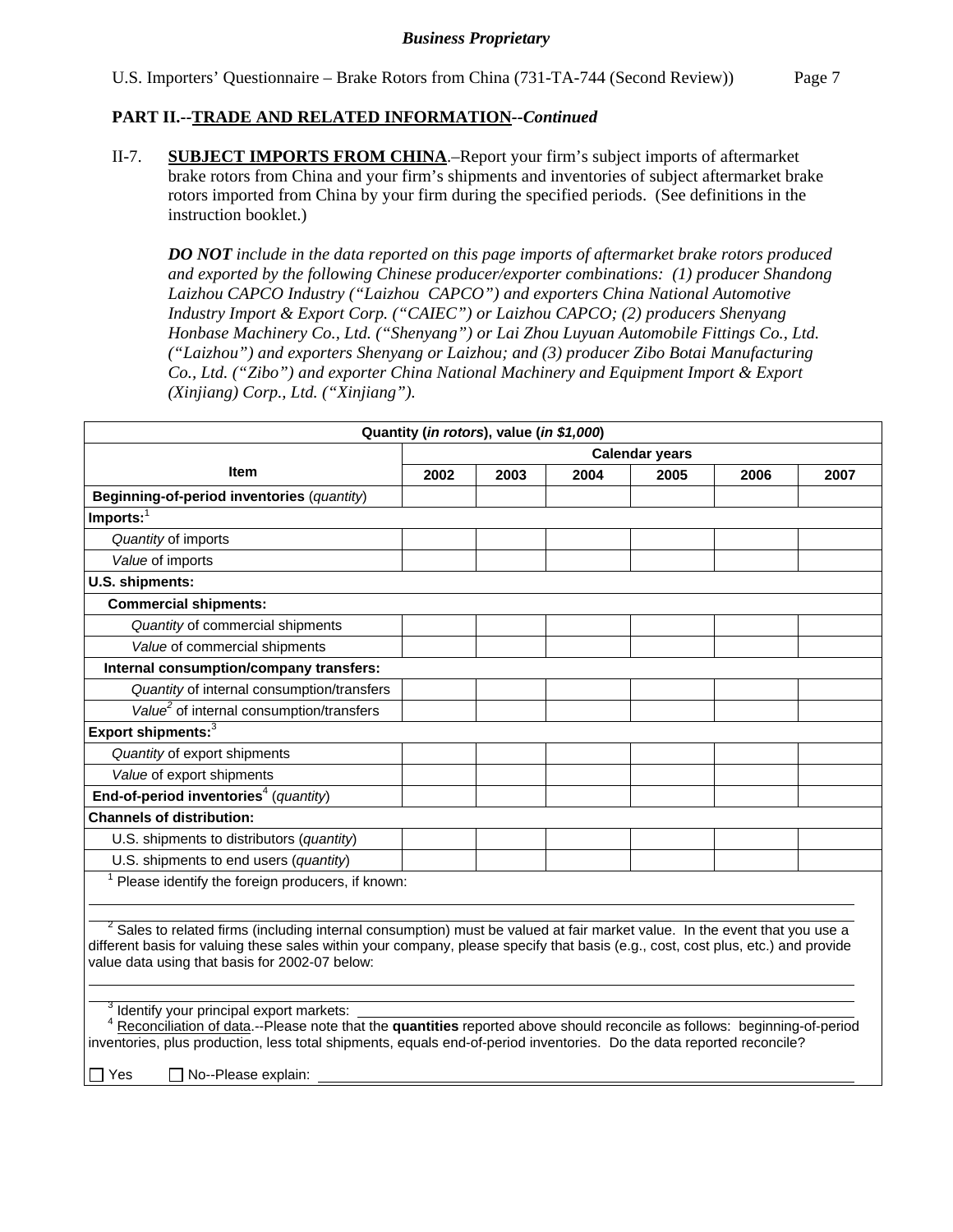## **PART II.--TRADE AND RELATED INFORMATION***--Continued*

II-8. **IMPORTS FROM NONSUBJECT CHINESE FIRMS**.–Report your firm's aggregate imports, shipments, and inventories of aftermarket brake rotors produced and exported by the following Chinese producer/exporter combinations: (1) producer Shandong Laizhou CAPCO Industry ("Laizhou CAPCO") and exporters China National Automotive Industry Import & Export Corp. ("CAIEC") or Laizhou CAPCO; (2) producers Shenyang Honbase Machinery Co., Ltd. ("Shenyang") or Lai Zhou Luyuan Automobile Fittings Co., Ltd. ("Laizhou") and exporters Shenyang or Laizhou; and (3) producer Zibo Botai Manufacturing Co., Ltd. ("Zibo") and exporter China National Machinery and Equipment Import & Export (Xinjiang) Corp., Ltd. ("Xinjiang").

| Quantity (in rotors), value (in \$1,000)                                                                                                                                                                                                                                                                                    |                       |      |      |      |      |      |
|-----------------------------------------------------------------------------------------------------------------------------------------------------------------------------------------------------------------------------------------------------------------------------------------------------------------------------|-----------------------|------|------|------|------|------|
|                                                                                                                                                                                                                                                                                                                             | <b>Calendar years</b> |      |      |      |      |      |
| <b>Item</b>                                                                                                                                                                                                                                                                                                                 | 2002                  | 2003 | 2004 | 2005 | 2006 | 2007 |
| Beginning-of-period inventories (quantity)                                                                                                                                                                                                                                                                                  |                       |      |      |      |      |      |
| Imports:                                                                                                                                                                                                                                                                                                                    |                       |      |      |      |      |      |
| Quantity of imports                                                                                                                                                                                                                                                                                                         |                       |      |      |      |      |      |
| Value of imports                                                                                                                                                                                                                                                                                                            |                       |      |      |      |      |      |
| U.S. shipments:                                                                                                                                                                                                                                                                                                             |                       |      |      |      |      |      |
| <b>Commercial shipments:</b>                                                                                                                                                                                                                                                                                                |                       |      |      |      |      |      |
| Quantity of commercial shipments                                                                                                                                                                                                                                                                                            |                       |      |      |      |      |      |
| Value of commercial shipments                                                                                                                                                                                                                                                                                               |                       |      |      |      |      |      |
| Internal consumption/company transfers:                                                                                                                                                                                                                                                                                     |                       |      |      |      |      |      |
| Quantity of internal consumption/transfers                                                                                                                                                                                                                                                                                  |                       |      |      |      |      |      |
| Value <sup>2</sup> of internal consumption/transfers                                                                                                                                                                                                                                                                        |                       |      |      |      |      |      |
| Export shipments: <sup>3</sup>                                                                                                                                                                                                                                                                                              |                       |      |      |      |      |      |
| Quantity of export shipments                                                                                                                                                                                                                                                                                                |                       |      |      |      |      |      |
| Value of export shipments                                                                                                                                                                                                                                                                                                   |                       |      |      |      |      |      |
| End-of-period inventories <sup>4</sup> (quantity)                                                                                                                                                                                                                                                                           |                       |      |      |      |      |      |
| <b>Channels of distribution:</b>                                                                                                                                                                                                                                                                                            |                       |      |      |      |      |      |
| U.S. shipments to distributors (quantity)                                                                                                                                                                                                                                                                                   |                       |      |      |      |      |      |
| U.S. shipments to end users (quantity)                                                                                                                                                                                                                                                                                      |                       |      |      |      |      |      |
| Please identify the foreign producers, if known:                                                                                                                                                                                                                                                                            |                       |      |      |      |      |      |
|                                                                                                                                                                                                                                                                                                                             |                       |      |      |      |      |      |
| <sup>2</sup> Sales to related firms (including internal consumption) must be valued at fair market value. In the event that you use a<br>different basis for valuing these sales within your company, please specify that basis (e.g., cost, cost plus, etc.) and provide<br>value data using that basis for 2002-07 below: |                       |      |      |      |      |      |
| <sup>3</sup> Identify your principal export markets:<br>Reconciliation of data .-- Please note that the quantities reported above should reconcile as follows: beginning-of-period<br>inventories, plus production, less total shipments, equals end-of-period inventories. Do the data reported reconcile?                 |                       |      |      |      |      |      |

 $\Box$  Yes  $\Box$  No--Please explain: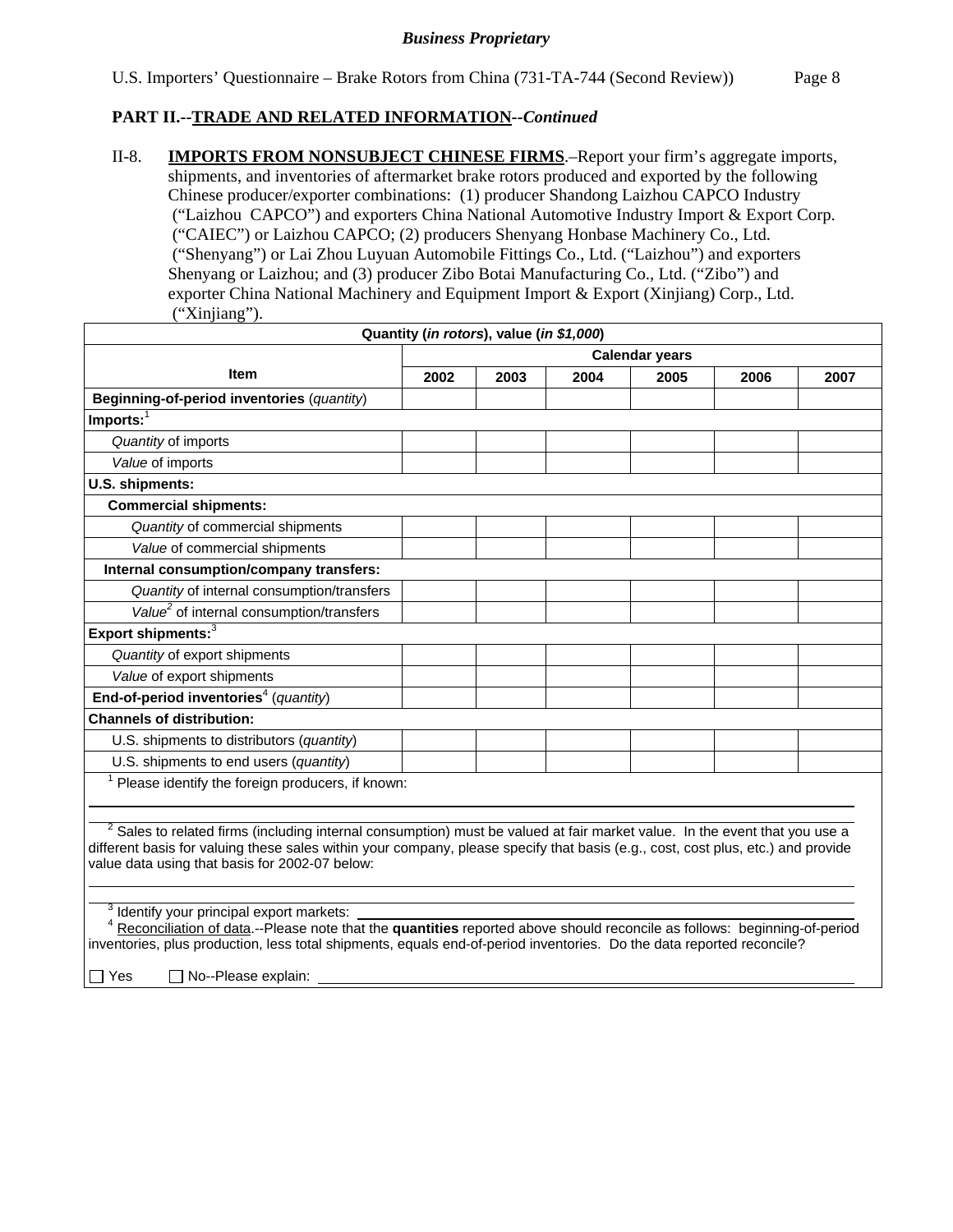#### **PART II.--TRADE AND RELATED INFORMATION***--Continued*

II-9. **IMPORTS FROM NONSUBJECT COUNTRIES**.–Report your firm's imports and your firm's shipments and inventories of aftermarket brake rotors imported from **all countries other than China combined** by your firm during the specified periods. (See definitions in the instruction booklet.)

|                                                                                                                                                                                                                                                   | Quantity (in rotors), value (in \$1,000)<br><b>Calendar years</b> |      |      |      |      |      |
|---------------------------------------------------------------------------------------------------------------------------------------------------------------------------------------------------------------------------------------------------|-------------------------------------------------------------------|------|------|------|------|------|
| <b>Item</b>                                                                                                                                                                                                                                       | 2002                                                              | 2003 | 2004 | 2005 | 2006 | 2007 |
| Beginning-of-period inventories (quantity)                                                                                                                                                                                                        |                                                                   |      |      |      |      |      |
| $Imports:$ <sup>1</sup>                                                                                                                                                                                                                           |                                                                   |      |      |      |      |      |
| Quantity of imports                                                                                                                                                                                                                               |                                                                   |      |      |      |      |      |
| Value of imports                                                                                                                                                                                                                                  |                                                                   |      |      |      |      |      |
| U.S. shipments:                                                                                                                                                                                                                                   |                                                                   |      |      |      |      |      |
| <b>Commercial shipments:</b>                                                                                                                                                                                                                      |                                                                   |      |      |      |      |      |
| Quantity of commercial shipments                                                                                                                                                                                                                  |                                                                   |      |      |      |      |      |
| Value of commercial shipments                                                                                                                                                                                                                     |                                                                   |      |      |      |      |      |
| Internal consumption/company transfers:                                                                                                                                                                                                           |                                                                   |      |      |      |      |      |
| Quantity of internal consumption/transfers                                                                                                                                                                                                        |                                                                   |      |      |      |      |      |
| Value <sup>2</sup> of internal consumption/transfers                                                                                                                                                                                              |                                                                   |      |      |      |      |      |
| Export shipments: <sup>3</sup>                                                                                                                                                                                                                    |                                                                   |      |      |      |      |      |
| Quantity of export shipments                                                                                                                                                                                                                      |                                                                   |      |      |      |      |      |
| Value of export shipments                                                                                                                                                                                                                         |                                                                   |      |      |      |      |      |
| End-of-period inventories <sup>4</sup> (quantity)                                                                                                                                                                                                 |                                                                   |      |      |      |      |      |
| <b>Channels of distribution:</b>                                                                                                                                                                                                                  |                                                                   |      |      |      |      |      |
| U.S. shipments to distributors (quantity)                                                                                                                                                                                                         |                                                                   |      |      |      |      |      |
| U.S. shipments to end users (quantity)                                                                                                                                                                                                            |                                                                   |      |      |      |      |      |
| Please identify the foreign producers, if known:                                                                                                                                                                                                  |                                                                   |      |      |      |      |      |
|                                                                                                                                                                                                                                                   |                                                                   |      |      |      |      |      |
| <sup>2</sup> Sales to related firms (including internal consumption) must be valued at fair market value. In the event that you use a                                                                                                             |                                                                   |      |      |      |      |      |
| different basis for valuing these sales within your company, please specify that basis (e.g., cost, cost plus, etc.) and provide                                                                                                                  |                                                                   |      |      |      |      |      |
| value data using that basis for 2002-07 below:                                                                                                                                                                                                    |                                                                   |      |      |      |      |      |
|                                                                                                                                                                                                                                                   |                                                                   |      |      |      |      |      |
| <sup>3</sup> Identify your principal export markets:                                                                                                                                                                                              |                                                                   |      |      |      |      |      |
| Reconciliation of data.--Please note that the quantities reported above should reconcile as follows: beginning-of-period<br>inventories, plus production, less total shipments, equals end-of-period inventories. Do the data reported reconcile? |                                                                   |      |      |      |      |      |
|                                                                                                                                                                                                                                                   |                                                                   |      |      |      |      |      |

 $\Box$  Yes  $\Box$  No--Please explain: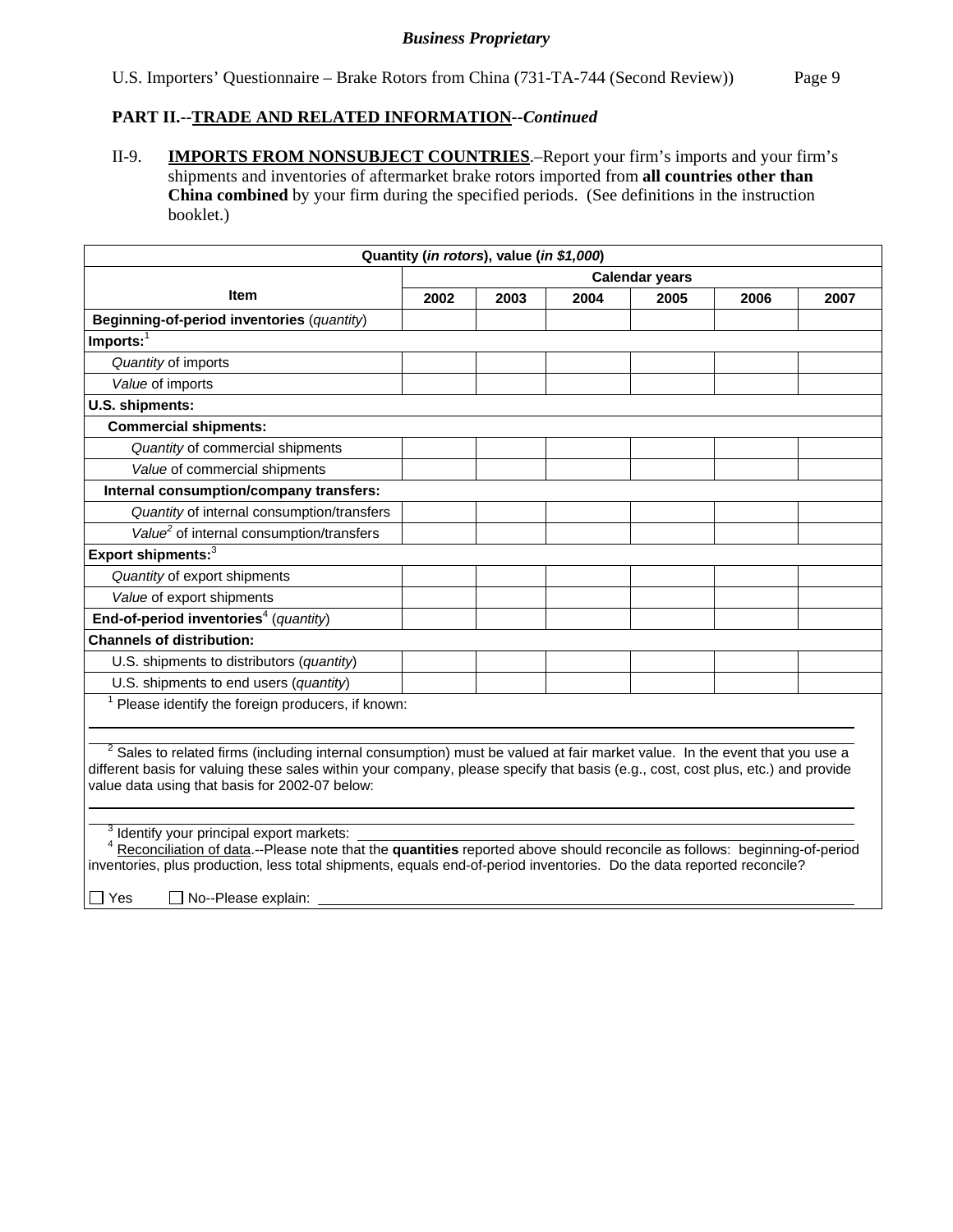### **PART II.--TRADE AND RELATED INFORMATION***--Continued*

- II-10. Describe the significance of the existing antidumping duty order covering imports of aftermarket brake rotors from China in terms of its effect on your firm's imports, U.S. shipments of imports, and inventories. You may wish to compare your firm's operations before and after the imposition of the order. l  $\overline{a}$  $\overline{a}$  $\overline{a}$  $\overline{a}$ II-11. Would your firm anticipate any changes in its imports, U.S. shipments of imports, or inventories of aftermarket brake rotors in the future if the antidumping duty order on aftermarket brake rotors from China were to be revoked?  $\Box$  No  $\Box$  Yes--Supply details as to the time, nature, and significance of such changes and provide underlying assumptions, along with relevant portions of business plans or other supporting documentation, for any trends or projections you may provide.  $\overline{a}$  $\overline{a}$  $\overline{a}$  $\overline{a}$  $\overline{a}$
- II-12. Please provide the names, street addresses (not P.O. boxes), contacts, telephone numbers, and email addresses of your **FIVE** largest U.S. customers in 2007 for your aftermarket brake rotors imported from China.

| No.          | Customer's<br>name | Contact<br>person | E-mail<br>address | Area code and telephone<br>number | Share of your 2007<br>sales<br>$(\%)$ |
|--------------|--------------------|-------------------|-------------------|-----------------------------------|---------------------------------------|
|              |                    |                   |                   |                                   |                                       |
| $\mathbf{2}$ |                    |                   |                   |                                   |                                       |
| 3            |                    |                   |                   |                                   |                                       |
| 4            |                    |                   |                   |                                   |                                       |
| 5            |                    |                   |                   |                                   |                                       |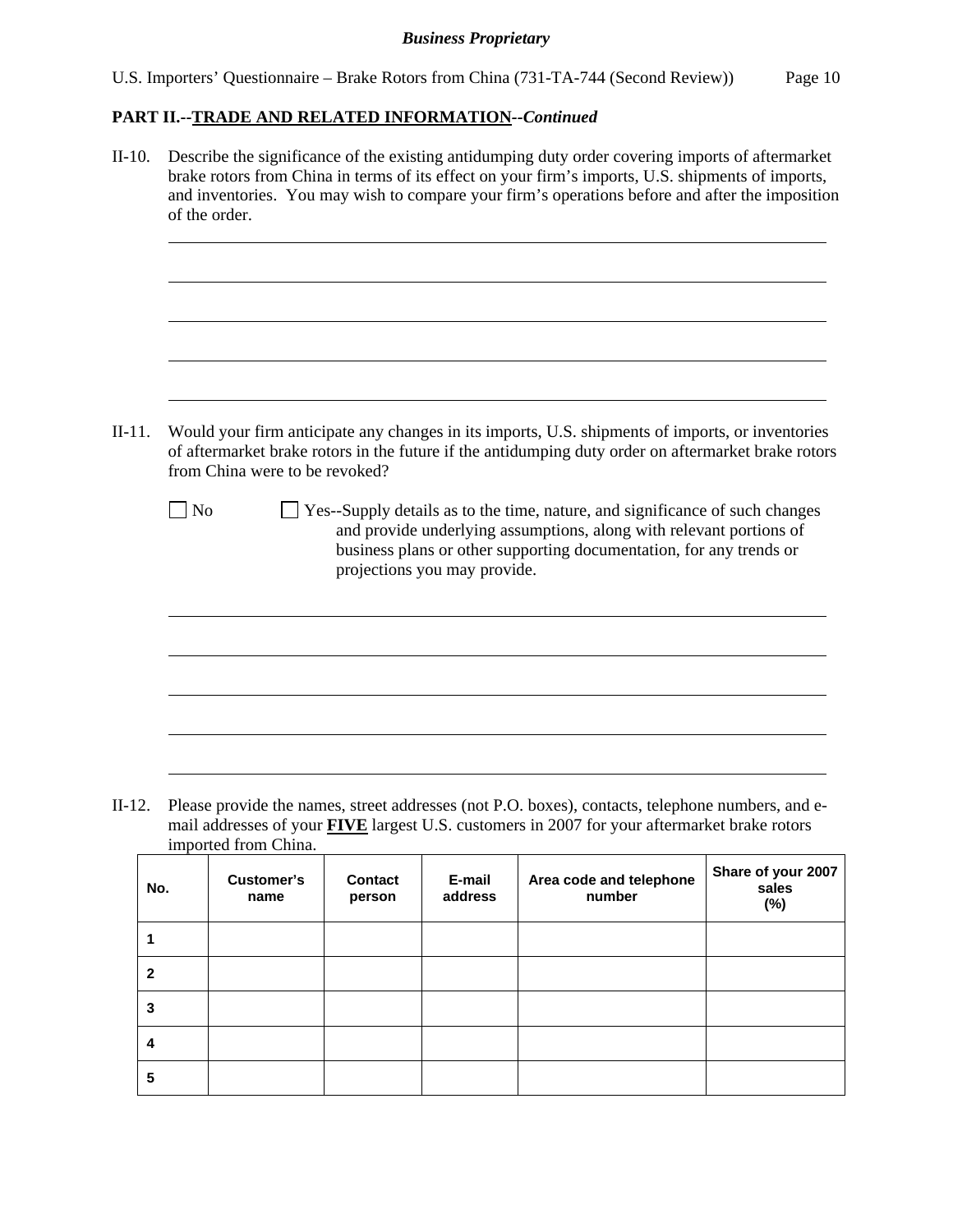U.S. Importers' Questionnaire – Brake Rotors from China (731-TA-744 (Second Review)) Page 11

#### **PART III.--PRICING AND RELATED INFORMATION**

Further information on this part of the questionnaire can be obtained from Catherine DeFilippo (202-205- 3253, catherine.defilippo.usitc.gov).

III-1. Who should be contacted regarding the requested pricing and related information?

Company contact:

Name and title

 $($ 

Phone number **E**-mail address

# **PRICE DATA**

This section requests quarterly quantity and value data on your firm's U.S. shipments of the following subject aftermarket brake rotors imported from China during January 2002-December 2007. *DO NOT include in the data reported on this page imports of aftermarket brake rotors produced and exported by the following Chinese producer/exporter combinations: (1) producer Shandong Laizhou CAPCO Industry ("Laizhou CAPCO") and exporters China National Automotive Industry Import & Export Corp. ("CAIEC") or Laizhou CAPCO; (2) producers Shenyang Honbase Machinery Co., Ltd. ("Shenyang") or Lai Zhou Luyuan Automobile Fittings Co., Ltd. ("Laizhou") and exporters Shenyang or Laizhou; and (3) producer Zibo Botai Manufacturing Co., Ltd. ("Zibo") and exporter China National Machinery and Equipment Import & Export (Xinjiang) Corp., Ltd. ("Xinjiang").*

*Product 1***.-- Brake rotor models of AIMCO part number 54010, or models that otherwise conform to that AIMCO part number.** 

*Product 2***.— Brake rotor models of AIMCO part number 55034, or models that otherwise conform to that AIMCO part number.** 

*Product 3***.— Brake rotor models of AIMCO part number 55040, or models that otherwise conform to that AIMCO part number.** 

*Product 4***.— Brake rotor models of AIMCO part number 55066, or models that otherwise conform to that AIMCO part number.** 

**Please note that total dollar values should be for arms-length sales to unrelated U.S. customers, f.o.b. U.S. point of shipment, net of returns, refunds, discounts, and credits and should not include U.S.-inland transportation costs. Total dollar values should reflect the** *final net* **amount paid to you (i.e., should be net of all deductions for discounts or rebates). See instruction booklet.** 

**Complete the following pages for each of the specified products imported and sold by your firm. Report separately for each supplier from China from whom you purchased aftermarket brake rotors.**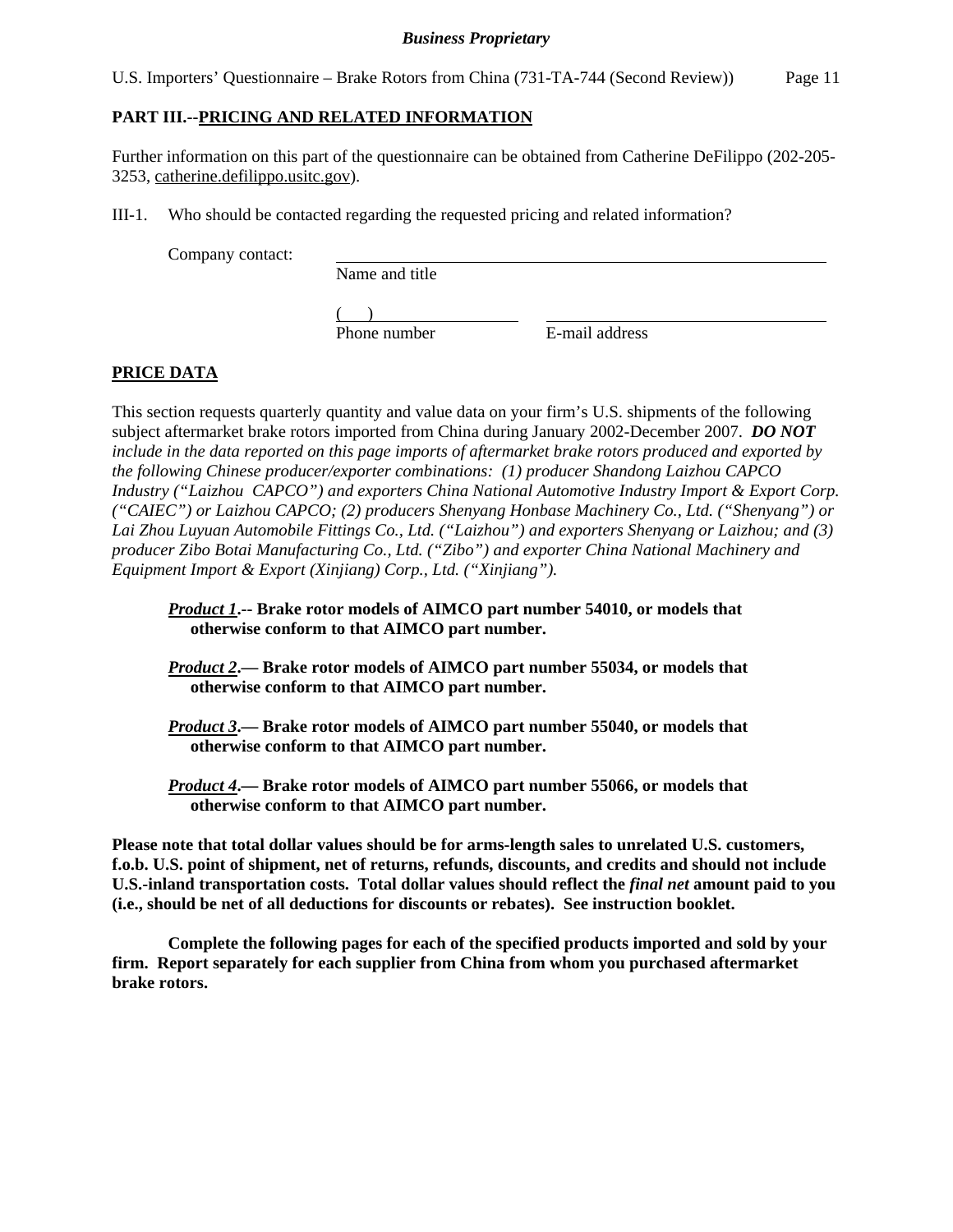## **PART III.--PRICING AND RELATED INFORMATION***--Continued*

III-2a. Report below the quarterly price data<sup>1</sup> for pricing products 1 and  $2<sup>2</sup>$  imported from **China** and sold by your firm. *DO NOT include in the data reported on this page imports of aftermarket brake rotors produced and exported by the following Chinese producer/exporter combinations: (1) producer Shandong Laizhou CAPCO Industry ("Laizhou CAPCO") and exporters China National Automotive Industry Import & Export Corp. ("CAIEC") or Laizhou CAPCO; (2) producers Shenyang Honbase Machinery Co., Ltd. ("Shenyang") or Lai Zhou Luyuan Automobile Fittings Co., Ltd. ("Laizhou") and exporters Shenyang or Laizhou; and (3) producer Zibo Botai Manufacturing Co., Ltd. ("Zibo") and exporter China National Machinery and Equipment Import & Export (Xinjiang) Corp., Ltd. ("Xinjiang").*

|                           | (Quantity in rotors, value in dollars)                                                                                                                                                                                        |       |                                 |       |
|---------------------------|-------------------------------------------------------------------------------------------------------------------------------------------------------------------------------------------------------------------------------|-------|---------------------------------|-------|
|                           | <b>Product 1 (AIMCO #54010)</b>                                                                                                                                                                                               |       | <b>Product 2 (AIMCO #55034)</b> |       |
| <b>Period of shipment</b> | Quantity                                                                                                                                                                                                                      | Value | Quantity                        | Value |
| 2002                      |                                                                                                                                                                                                                               |       |                                 |       |
| January-March             |                                                                                                                                                                                                                               |       |                                 |       |
| April-June                |                                                                                                                                                                                                                               |       |                                 |       |
| July-September            |                                                                                                                                                                                                                               |       |                                 |       |
| October-December          |                                                                                                                                                                                                                               |       |                                 |       |
| 2003                      |                                                                                                                                                                                                                               |       |                                 |       |
| January-March             |                                                                                                                                                                                                                               |       |                                 |       |
| April-June                |                                                                                                                                                                                                                               |       |                                 |       |
| July-September            |                                                                                                                                                                                                                               |       |                                 |       |
| October-December          |                                                                                                                                                                                                                               |       |                                 |       |
| 2004                      |                                                                                                                                                                                                                               |       |                                 |       |
| January-March             |                                                                                                                                                                                                                               |       |                                 |       |
| April-June                |                                                                                                                                                                                                                               |       |                                 |       |
| July-September            |                                                                                                                                                                                                                               |       |                                 |       |
| October-December          |                                                                                                                                                                                                                               |       |                                 |       |
| 2005                      |                                                                                                                                                                                                                               |       |                                 |       |
| January-March             |                                                                                                                                                                                                                               |       |                                 |       |
| April-June                |                                                                                                                                                                                                                               |       |                                 |       |
| July-September            |                                                                                                                                                                                                                               |       |                                 |       |
| October-December          |                                                                                                                                                                                                                               |       |                                 |       |
| 2006                      |                                                                                                                                                                                                                               |       |                                 |       |
| January-March             |                                                                                                                                                                                                                               |       |                                 |       |
| April-June                |                                                                                                                                                                                                                               |       |                                 |       |
| July-September            |                                                                                                                                                                                                                               |       |                                 |       |
| October-December          |                                                                                                                                                                                                                               |       |                                 |       |
| 2007                      |                                                                                                                                                                                                                               |       |                                 |       |
| January-March             |                                                                                                                                                                                                                               |       |                                 |       |
| April-June                |                                                                                                                                                                                                                               |       |                                 |       |
| July-September            |                                                                                                                                                                                                                               |       |                                 |       |
| October-December          |                                                                                                                                                                                                                               |       |                                 |       |
| $1$ Matrickien $6 -$      | the subject to the set of the second set of the second contract in the set of the second second second second second second second second second second second second second second second second second second second second |       |                                 |       |

Identify supplier (Chinese producer/exporter):

 $\overline{\phantom{0}}$  Net values (i.e., gross sales values less all discounts, allowances, rebates, prepaid freight, and the value of returned goods), f.o.b. your U.S. point of shipment.

<sup>2</sup> Pricing product definitions are provided on the first page of Part III.

Note.--If your product does not exactly meet the product specifications but is competitive with the specified product, provide a description of your product:

Product 1:

Product 2: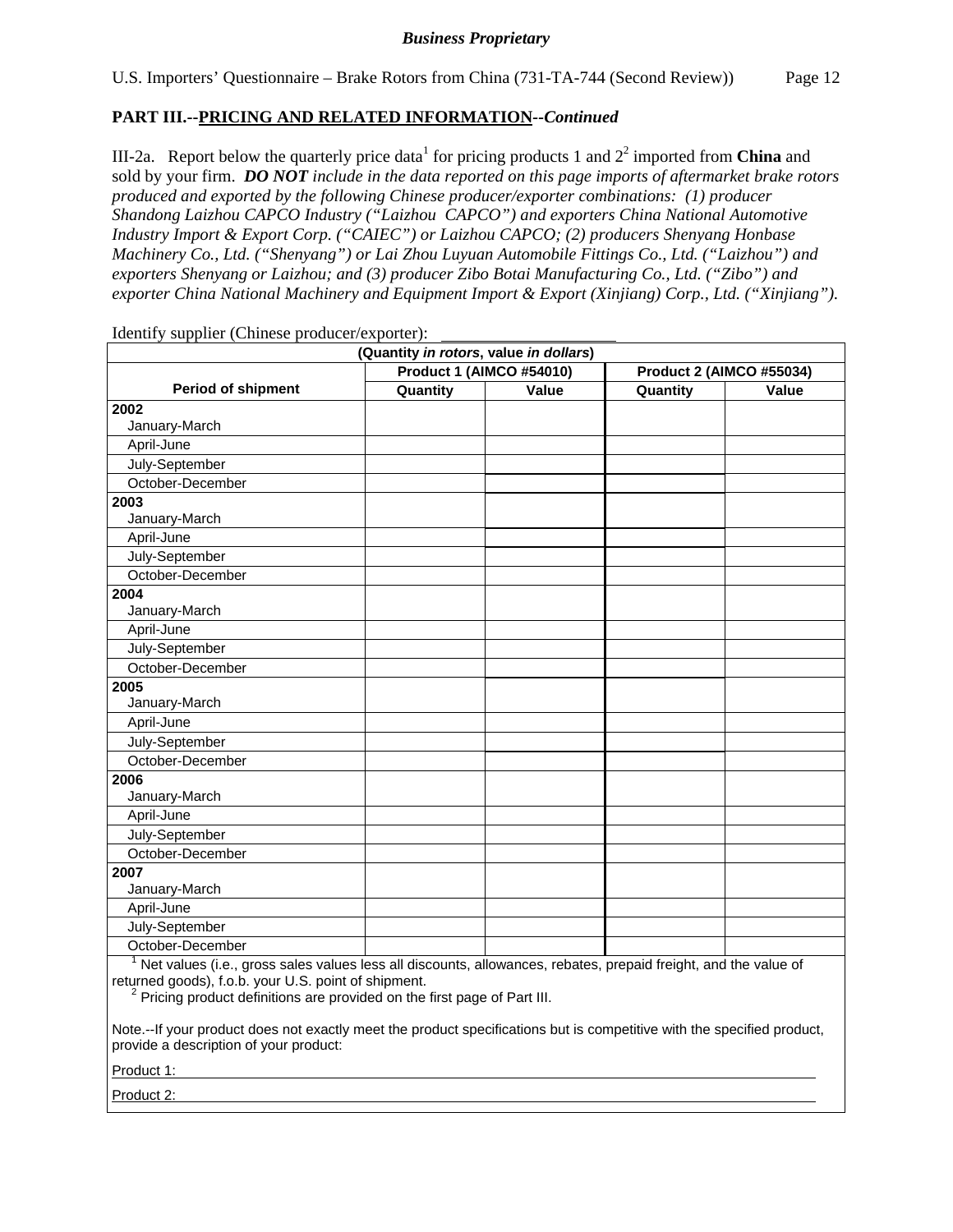## **PART III.--PRICING AND RELATED INFORMATION***--Continued*

III-2b. Report below the quarterly price data<sup>1</sup> for pricing products 3 and  $4^2$  imported from **China** and sold by your firm. *DO NOT include in the data reported on this page imports of aftermarket brake rotors produced and exported by the following Chinese producer/exporter combinations: (1) producer Shandong Laizhou CAPCO Industry ("Laizhou CAPCO") and exporters China National Automotive Industry Import & Export Corp. ("CAIEC") or Laizhou CAPCO; (2) producers Shenyang Honbase Machinery Co., Ltd. ("Shenyang") or Lai Zhou Luyuan Automobile Fittings Co., Ltd. ("Laizhou") and exporters Shenyang or Laizhou; and (3) producer Zibo Botai Manufacturing Co., Ltd. ("Zibo") and exporter China National Machinery and Equipment Import & Export (Xinjiang) Corp., Ltd. ("Xinjiang").*

|                                                                | (Quantity in rotors, value in dollars) |       |                                                                                                                                                                                                                                      |            |  |
|----------------------------------------------------------------|----------------------------------------|-------|--------------------------------------------------------------------------------------------------------------------------------------------------------------------------------------------------------------------------------------|------------|--|
|                                                                | Product 3 (AIMCO #55040)               |       | <b>Product 4 (AIMCO #55066)</b>                                                                                                                                                                                                      |            |  |
| <b>Period of shipment</b>                                      | Quantity                               | Value | Quantity                                                                                                                                                                                                                             | Value      |  |
| 2002                                                           |                                        |       |                                                                                                                                                                                                                                      |            |  |
| January-March                                                  |                                        |       |                                                                                                                                                                                                                                      |            |  |
| April-June                                                     |                                        |       |                                                                                                                                                                                                                                      |            |  |
| July-September                                                 |                                        |       |                                                                                                                                                                                                                                      |            |  |
| October-December                                               |                                        |       |                                                                                                                                                                                                                                      |            |  |
| 2003                                                           |                                        |       |                                                                                                                                                                                                                                      |            |  |
| January-March                                                  |                                        |       |                                                                                                                                                                                                                                      |            |  |
| April-June                                                     |                                        |       |                                                                                                                                                                                                                                      |            |  |
| July-September                                                 |                                        |       |                                                                                                                                                                                                                                      |            |  |
| October-December                                               |                                        |       |                                                                                                                                                                                                                                      |            |  |
| 2004                                                           |                                        |       |                                                                                                                                                                                                                                      |            |  |
| January-March                                                  |                                        |       |                                                                                                                                                                                                                                      |            |  |
| April-June                                                     |                                        |       |                                                                                                                                                                                                                                      |            |  |
| July-September                                                 |                                        |       |                                                                                                                                                                                                                                      |            |  |
| October-December                                               |                                        |       |                                                                                                                                                                                                                                      |            |  |
| 2005                                                           |                                        |       |                                                                                                                                                                                                                                      |            |  |
| January-March                                                  |                                        |       |                                                                                                                                                                                                                                      |            |  |
| April-June                                                     |                                        |       |                                                                                                                                                                                                                                      |            |  |
| July-September                                                 |                                        |       |                                                                                                                                                                                                                                      |            |  |
| October-December                                               |                                        |       |                                                                                                                                                                                                                                      |            |  |
| 2006                                                           |                                        |       |                                                                                                                                                                                                                                      |            |  |
| January-March                                                  |                                        |       |                                                                                                                                                                                                                                      |            |  |
| April-June                                                     |                                        |       |                                                                                                                                                                                                                                      |            |  |
| July-September                                                 |                                        |       |                                                                                                                                                                                                                                      |            |  |
| October-December                                               |                                        |       |                                                                                                                                                                                                                                      |            |  |
| 2007                                                           |                                        |       |                                                                                                                                                                                                                                      |            |  |
| January-March                                                  |                                        |       |                                                                                                                                                                                                                                      |            |  |
| April-June                                                     |                                        |       |                                                                                                                                                                                                                                      |            |  |
| July-September                                                 |                                        |       |                                                                                                                                                                                                                                      |            |  |
| October-December                                               |                                        |       |                                                                                                                                                                                                                                      |            |  |
| $1 \ldots 1$<br>$\mathbf{r}$ and $\mathbf{r}$ and $\mathbf{r}$ | <b>CONTRACTOR</b>                      |       | $\mathbf{r}$ and $\mathbf{r}$ are the set of the set of the set of the set of the set of the set of the set of the set of the set of the set of the set of the set of the set of the set of the set of the set of the set of the set | $\epsilon$ |  |

Identify supplier (Chinese producer/exporter):

 $\overline{\phantom{0}}$  Net values (i.e., gross sales values less all discounts, allowances, rebates, prepaid freight, and the value of returned goods), f.o.b. your U.S. point of shipment.

<sup>2</sup> Pricing product definitions are provided on the first page of Part III.

Note.--If your product does not exactly meet the product specifications but is competitive with the specified product, provide a description of your product:

Product 3:

Product 4: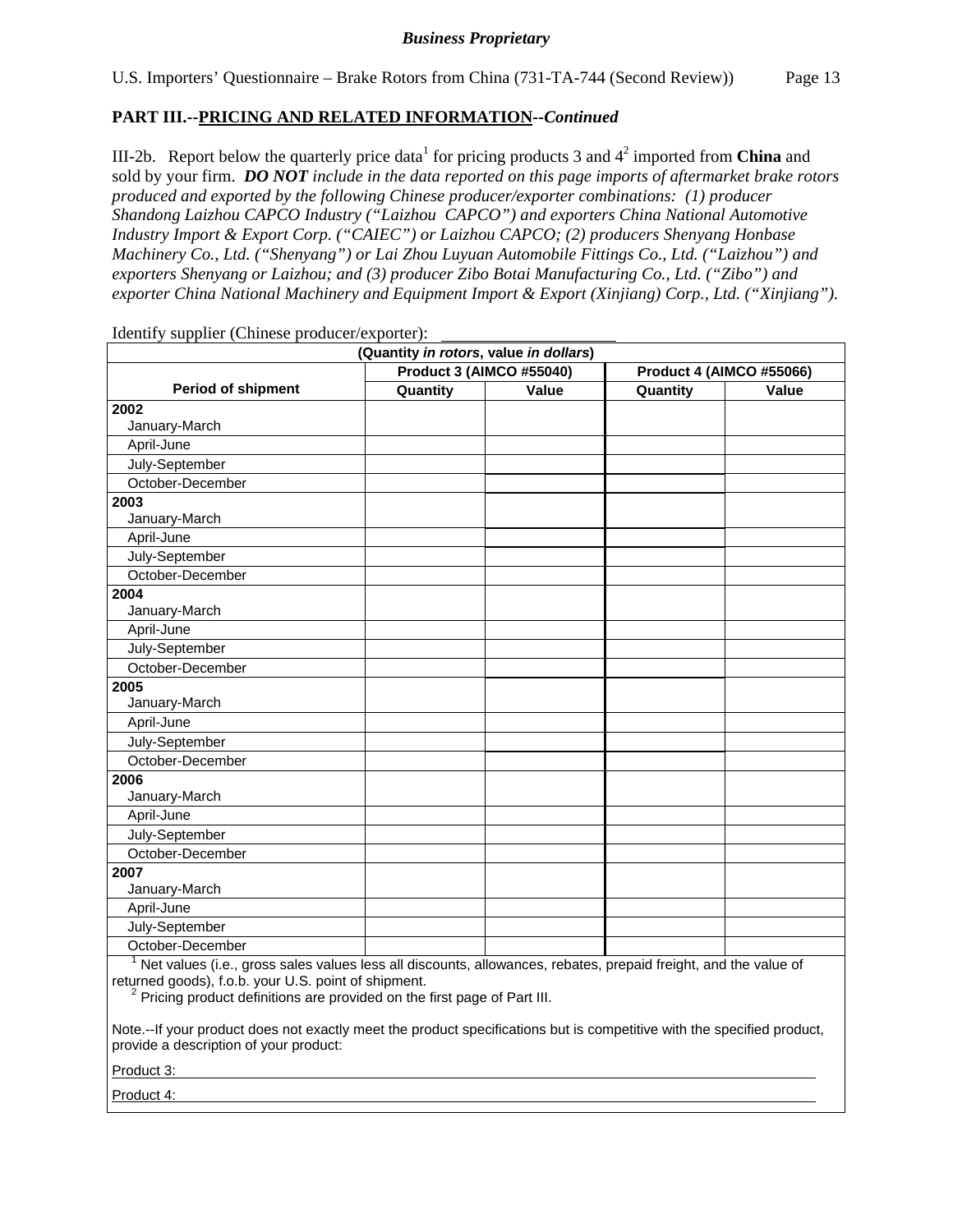### **PART III.--PRICING AND RELATED INFORMATION***--Continued*

III-3. Please describe how your firm determines the prices that it charges for sales of aftermarket brake rotors (transaction by transaction negotiation, contracts for multiple shipments, set price lists, etc.). If your firm issues price lists, please include a copy of a recent price list with your submission. If your price list is large, please submit sample pages.  $\overline{a}$  $\overline{a}$  $\overline{a}$ III-4. Please describe your firm's discount policy (quantity discounts, annual total volume discounts, *etc.*).  $\overline{a}$  $\overline{a}$  $\overline{a}$ III-5. What are your firm's typical sales terms for aftermarket brake rotors imported from China (e.g., 2/10 net 30 days)? \_\_\_\_\_\_\_\_\_\_\_\_\_\_\_\_\_\_. On what basis are your prices of such product usually quoted (e.g., f.o.b. warehouse, or delivered)? \_\_\_\_\_\_\_\_\_\_\_\_\_\_. III-6. Approximately what share of your firm's sales of its aftermarket brake rotors imported from China in 2007 were on a (1) long-term contract basis (multiple deliveries for more than 12 months), (2) short-term contract basis (multiple deliveries up to 12 months), and (3) spot sales basis (for a single delivery)? Type of sale Share of sales (percent) Long-term contracts Short-term contracts Spot sales III-7. If you sell on a long-term contract basis, please answer the following questions with respect to provisions of a typical long-term contract. (a) What is the average duration of a contract? (b) Can prices be renegotiated during the contract period? (c) Does the contract fix quantity, price, or both? (d) Does the contract have a meet-or-release provision?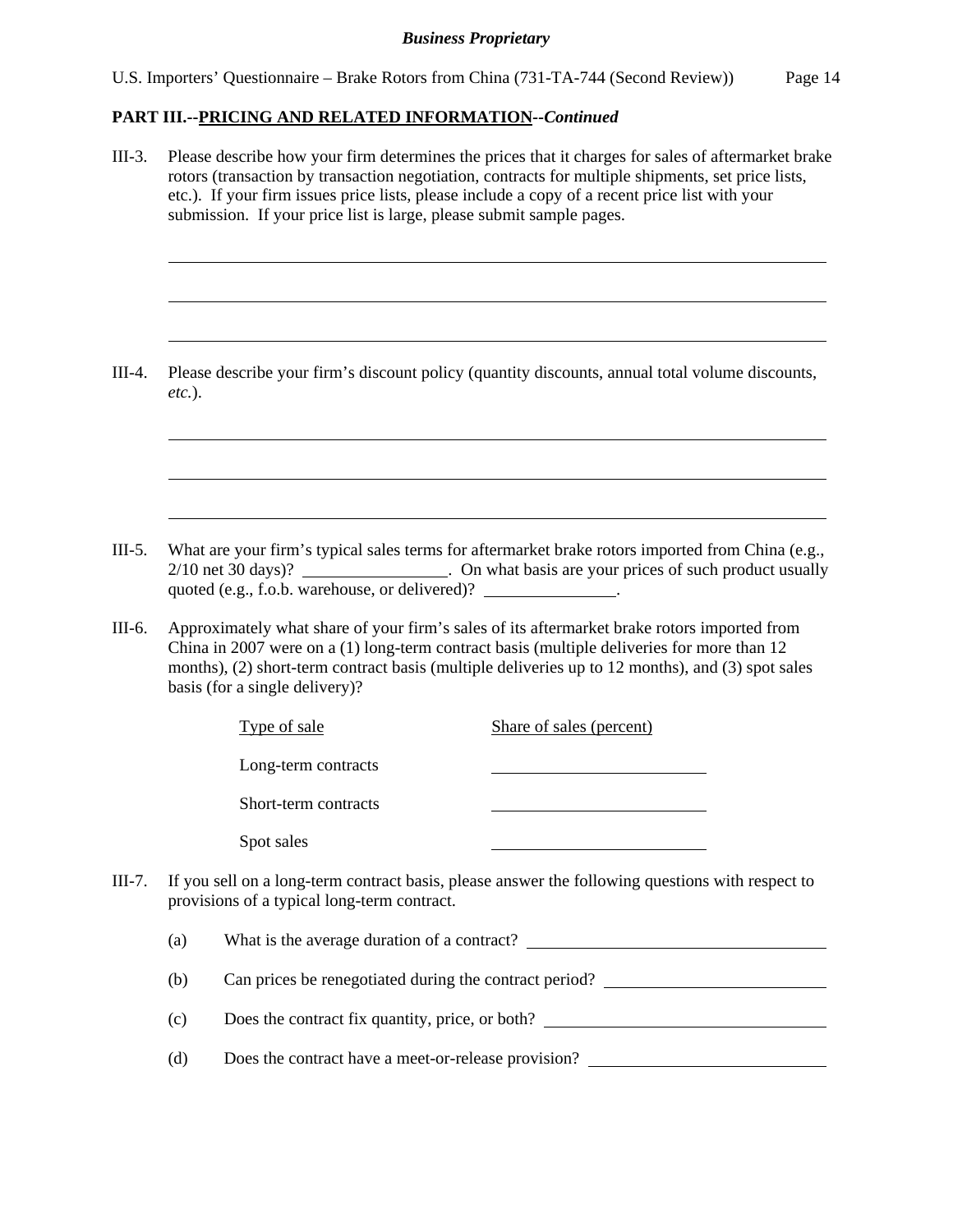- III-8. If you sell on a short-term contract basis, please answer the following questions with respect to provisions of a typical short-term contract.
	- (a) What is the average duration of a contract?
	- (b) Can prices be renegotiated during the contract period?
	- (c) Does the contract fix quantity, price, or both?
	- (d) Does the contract have a meet-or-release provision?
- III-9. What is the average lead time between a customer's order and the date of delivery for your firm's sales of aftermarket brake rotors?

| <b>Source</b>     | Share of 2007 sales | <b>Lead time</b> |
|-------------------|---------------------|------------------|
|                   |                     |                  |
| From inventory    |                     |                  |
|                   |                     |                  |
| Produced to order |                     |                  |
|                   |                     |                  |
| <b>Total</b>      | 100 %               |                  |

- III-10. (a) What is the approximate percentage of the total delivered cost of aftermarket brake rotors that is accounted for by U.S. inland transportation costs? percent.
	- (b) Who generally arranges the transportation to your customers' locations? (check one)  $\Box$ Your firm  $\Box$  or purchaser
	- (c) What proportion of your sales occur within 100 miles of your storage or production facility? \_\_\_\_\_ percent. Within 101 to 1,000 miles? \_\_\_\_\_ percent. Over 1,000 miles? percent.
- III-11. What is the geographic market area in the United States served by your firm's aftermarket brake rotors? (check all that apply)

| Northeast | Mid-Atlantic            | Midwest    | Southeast |
|-----------|-------------------------|------------|-----------|
| Southwest | $\vert$ Rocky Mountains | West Coast | Northwest |
| National  | Other (describe:        |            |           |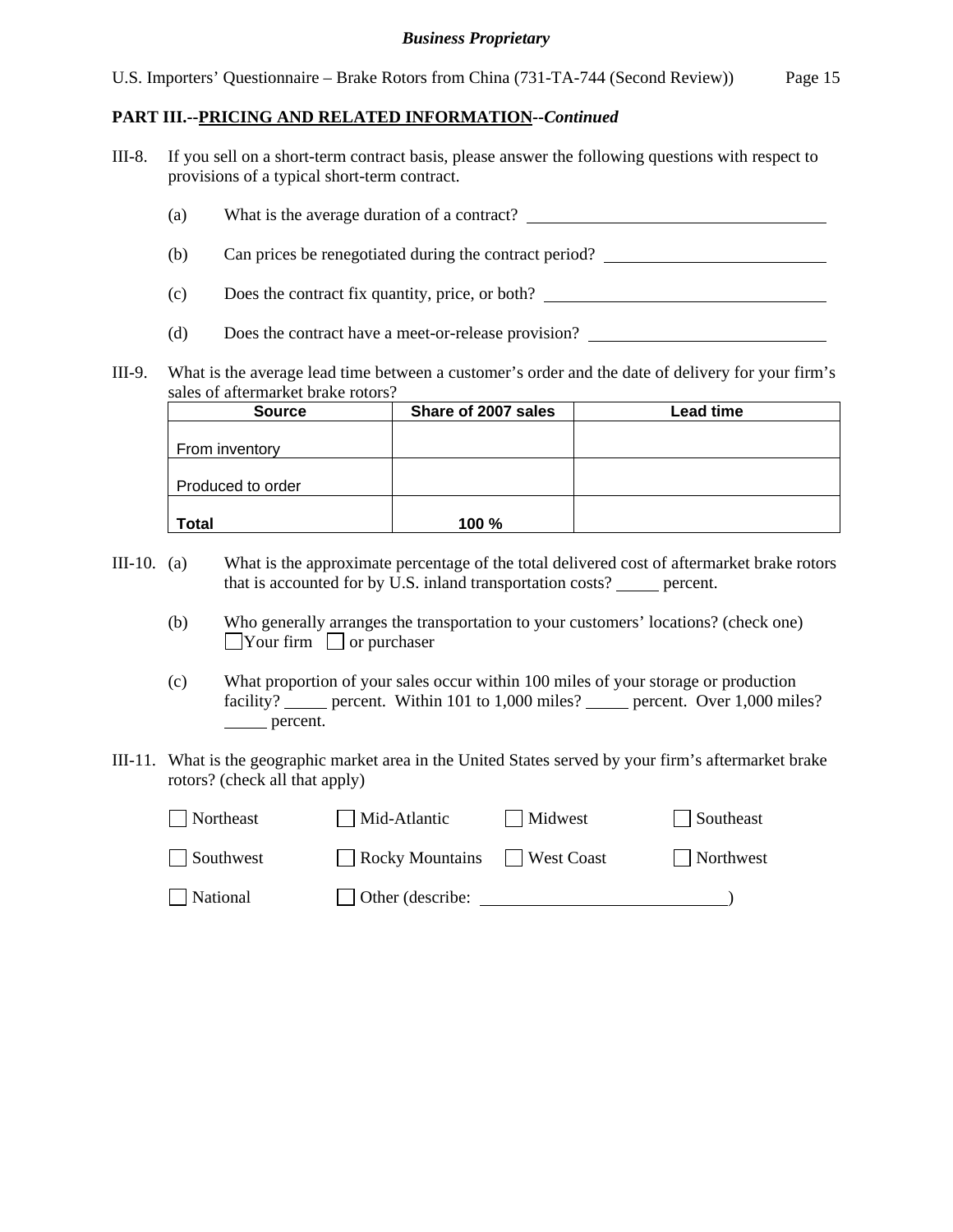|  |  | U.S. Importers' Questionnaire – Brake Rotors from China (731-TA-744 (Second Review)) |  |  |  | Page 16 |
|--|--|--------------------------------------------------------------------------------------|--|--|--|---------|
|--|--|--------------------------------------------------------------------------------------|--|--|--|---------|

# **PART III.--PRICING AND RELATED INFORMATION***--Continued*

III-12. Describe the end uses of the aftermarket brake rotors that you import from China. For each enduse product, what percentage of the total cost is accounted for by aftermarket brake rotors?

| End use   |                      | Share of total cost accounted for by<br>aftermarket brake rotors (percent)                                                                                                                             |
|-----------|----------------------|--------------------------------------------------------------------------------------------------------------------------------------------------------------------------------------------------------|
|           |                      |                                                                                                                                                                                                        |
|           |                      | III-13. Have there been any changes in the end uses of aftermarket brake rotors since 1997?                                                                                                            |
| $\Box$ No | Yes-Please describe. |                                                                                                                                                                                                        |
|           |                      |                                                                                                                                                                                                        |
|           |                      |                                                                                                                                                                                                        |
|           |                      | III-14. Do you anticipate any changes in terms of the end uses of aftermarket brake rotors in the future?                                                                                              |
| $\Box$ No |                      | Yes—Please describe and identify the time period. Provide any underlying<br>assumptions, along with relevant portions of business plans or other<br>supporting documentation, that address this issue. |
|           |                      |                                                                                                                                                                                                        |
|           |                      |                                                                                                                                                                                                        |
|           |                      |                                                                                                                                                                                                        |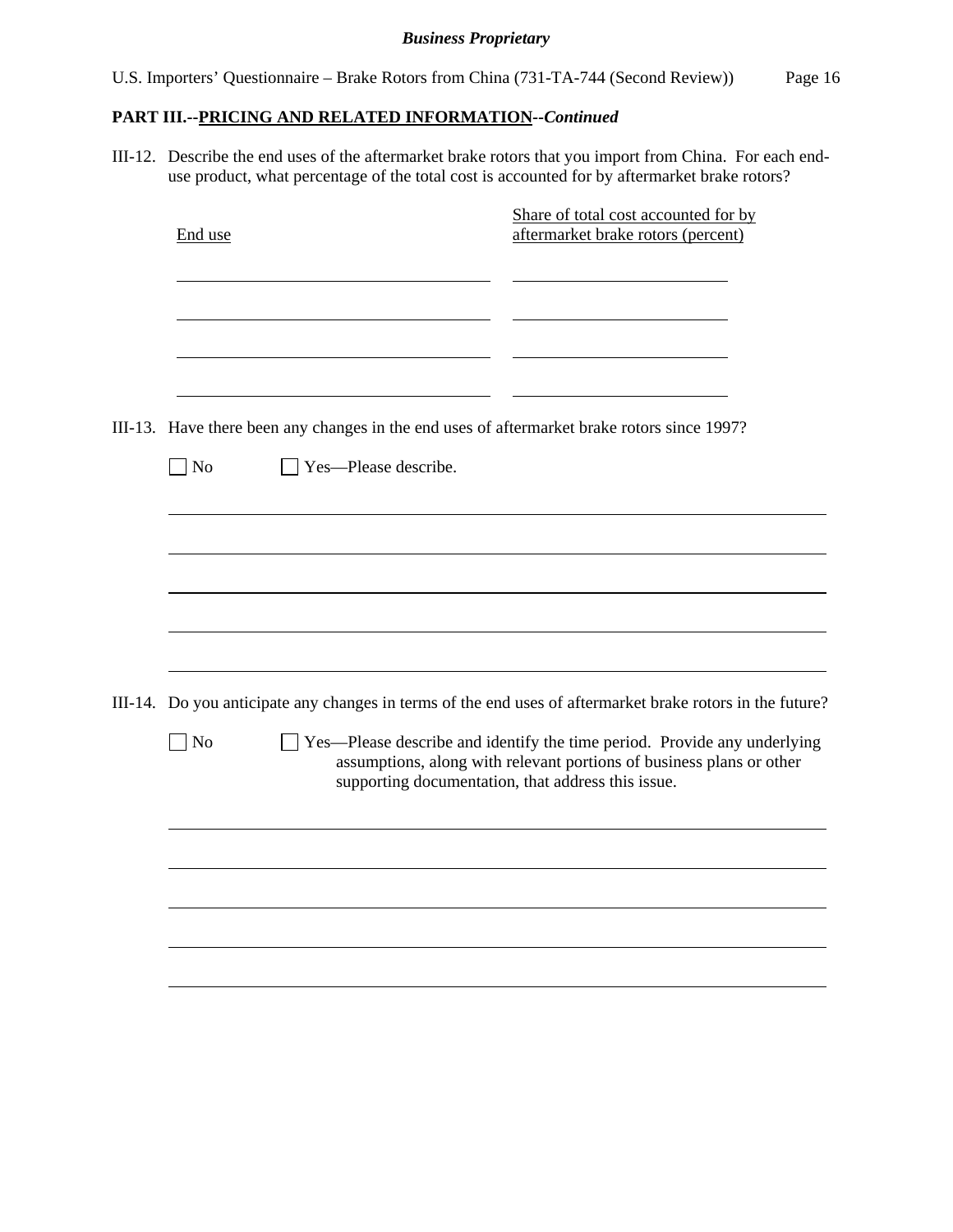| III-15. (a) |           | Please list in order of importance any products that may be substituted for aftermarket<br>brake rotors.                                                                                                                                                                            |
|-------------|-----------|-------------------------------------------------------------------------------------------------------------------------------------------------------------------------------------------------------------------------------------------------------------------------------------|
|             |           | (i)                                                                                                                                                                                                                                                                                 |
|             |           | (ii)                                                                                                                                                                                                                                                                                |
|             |           | (iii)                                                                                                                                                                                                                                                                               |
|             | (b)       | For each possible substitute product, please give examples of applications and end uses<br>for which they are substitutes.                                                                                                                                                          |
|             |           |                                                                                                                                                                                                                                                                                     |
|             | (c)       | Have changes in the prices of these products affected the price for aftermarket brake<br>rotors?                                                                                                                                                                                    |
|             |           | $\Box$ No<br>$\perp$ Yes-- To what degree do changes in their prices affect the price for<br>aftermarket brake rotors? Does this effect have a time lag? If<br>so, how long is the time lag for each substitute product? Does<br>this vary by type of brake rotor or final end use? |
|             |           |                                                                                                                                                                                                                                                                                     |
|             |           | III-16. Have there been any changes in the number or types of products that can be substituted for<br>aftermarket brake rotors since 1997?                                                                                                                                          |
|             | $\Box$ No | $\Box$ Yes—Please explain.                                                                                                                                                                                                                                                          |
|             |           |                                                                                                                                                                                                                                                                                     |
|             |           |                                                                                                                                                                                                                                                                                     |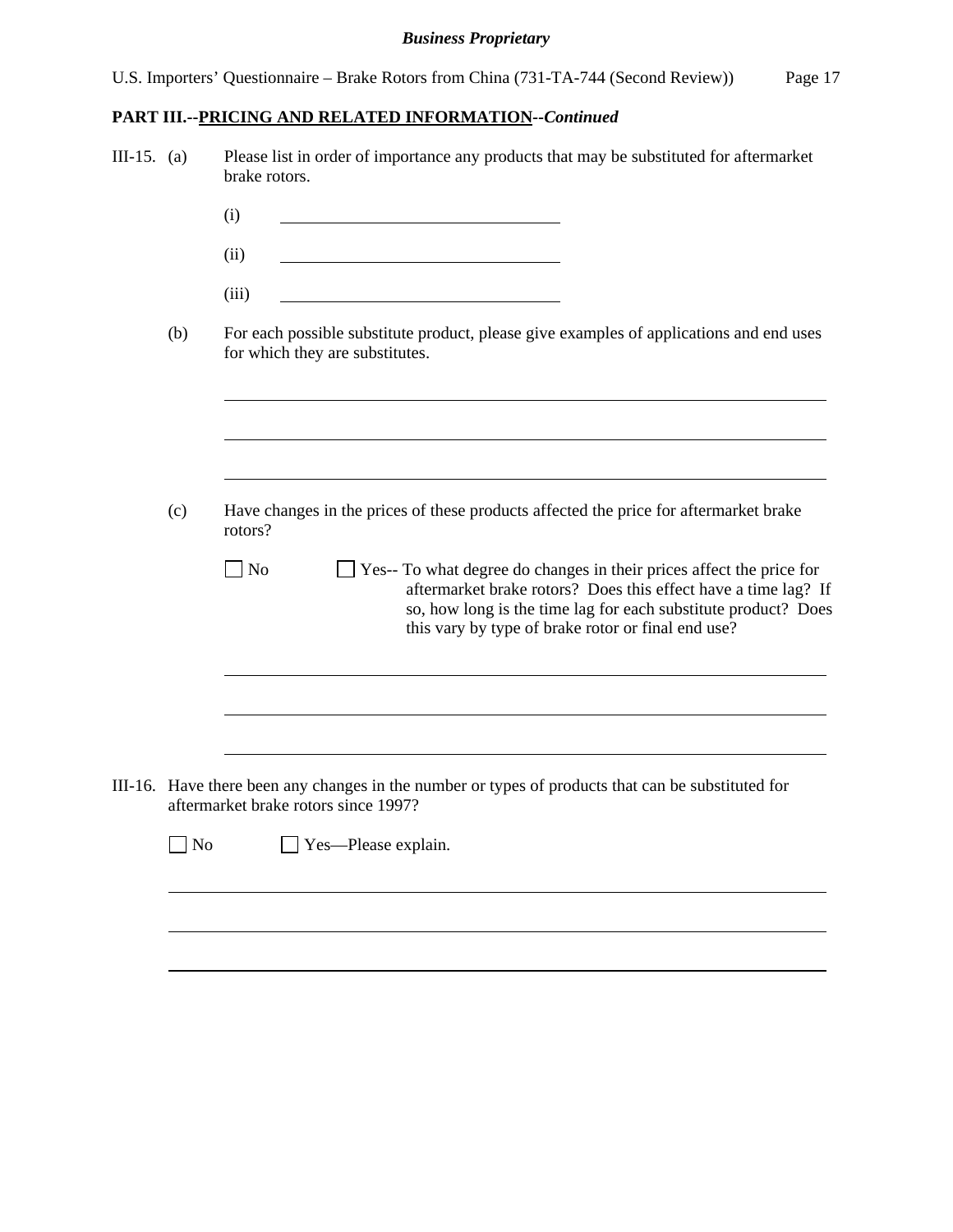|  |  |  |  |  | U.S. Importers' Questionnaire – Brake Rotors from China (731-TA-744 (Second Review)) | Page 18 |
|--|--|--|--|--|--------------------------------------------------------------------------------------|---------|
|--|--|--|--|--|--------------------------------------------------------------------------------------|---------|

| III-17. Do you anticipate any changes in terms of the substitutability of other products for aftermarket<br>brake rotors in the future?                                                                                                                                                                                                                                                                                                                                                                                                                                               |  |  |  |  |  |  |
|---------------------------------------------------------------------------------------------------------------------------------------------------------------------------------------------------------------------------------------------------------------------------------------------------------------------------------------------------------------------------------------------------------------------------------------------------------------------------------------------------------------------------------------------------------------------------------------|--|--|--|--|--|--|
| $\sqrt{\phantom{a}}$ No<br>Yes—Please describe and identify the time period. Provide any underlying<br>assumptions, along with relevant portions of business plans or other<br>supporting documentation, that address this issue.                                                                                                                                                                                                                                                                                                                                                     |  |  |  |  |  |  |
|                                                                                                                                                                                                                                                                                                                                                                                                                                                                                                                                                                                       |  |  |  |  |  |  |
| III-18. To what extent have changes in the prices of raw materials affected your firm's selling prices for<br>aftermarket brake rotors during January 2002-December 2007? Also discuss any anticipated<br>changes in your raw material costs in the future, identifying the time period(s) involved and the<br>factor(s) that you believe would be responsible for such changes. Provide any underlying<br>assumptions, along with relevant portions of business plans or other supporting documentation,<br>that address this issue.                                                 |  |  |  |  |  |  |
|                                                                                                                                                                                                                                                                                                                                                                                                                                                                                                                                                                                       |  |  |  |  |  |  |
| III-19. Have any changes occurred in any other factors affecting supply (e.g., changes in availability or<br>prices of energy or labor; transportation conditions; production capacity and/or methods of<br>production; technology; export markets; or alternative production opportunities) that affected the<br>availability of U.S.-produced aftermarket brake rotors in the U.S. market since 1997?<br>$\vert$ No<br>$Yes—Please note the time period(s) of any such changes, the factor(s)$<br>involved, and the impact such changes had on your shipment volumes<br>and prices. |  |  |  |  |  |  |
|                                                                                                                                                                                                                                                                                                                                                                                                                                                                                                                                                                                       |  |  |  |  |  |  |
|                                                                                                                                                                                                                                                                                                                                                                                                                                                                                                                                                                                       |  |  |  |  |  |  |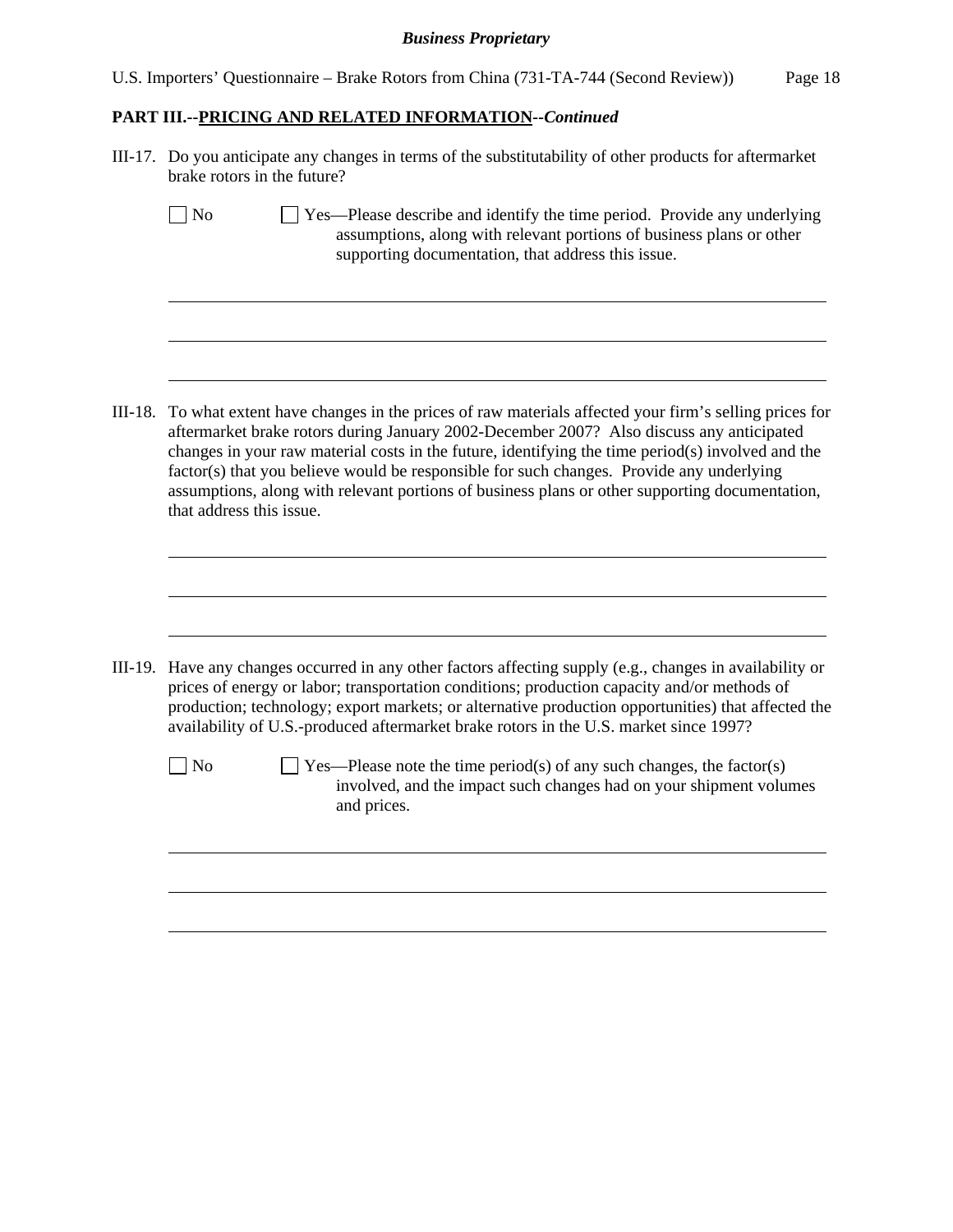| III-20. (a) Do you anticipate any changes in terms of the availability of aftermarket brake rotors<br>imported from China in the U.S. market in the future? |  |                                                          |                                                                                                                                                                                                                                                                                                                                                                                                                                                                                                             |  |  |
|-------------------------------------------------------------------------------------------------------------------------------------------------------------|--|----------------------------------------------------------|-------------------------------------------------------------------------------------------------------------------------------------------------------------------------------------------------------------------------------------------------------------------------------------------------------------------------------------------------------------------------------------------------------------------------------------------------------------------------------------------------------------|--|--|
| Increase                                                                                                                                                    |  | $\Box$ No Change                                         | Decrease                                                                                                                                                                                                                                                                                                                                                                                                                                                                                                    |  |  |
| that address this issue.                                                                                                                                    |  |                                                          | (b) If you anticipate changes in supply, please identify the changes including the time period and<br>the impact of such changes on shipment volumes and prices. Provide any underlying<br>assumptions, along with relevant portions of business plans or other supporting documentation,                                                                                                                                                                                                                   |  |  |
|                                                                                                                                                             |  |                                                          |                                                                                                                                                                                                                                                                                                                                                                                                                                                                                                             |  |  |
|                                                                                                                                                             |  |                                                          | III-21. Has the availability of NONSUBJECT imported aftermarket brake rotors changed since 1997?                                                                                                                                                                                                                                                                                                                                                                                                            |  |  |
| $\Box$ No                                                                                                                                                   |  | Yes—Please explain.                                      |                                                                                                                                                                                                                                                                                                                                                                                                                                                                                                             |  |  |
|                                                                                                                                                             |  |                                                          |                                                                                                                                                                                                                                                                                                                                                                                                                                                                                                             |  |  |
|                                                                                                                                                             |  |                                                          |                                                                                                                                                                                                                                                                                                                                                                                                                                                                                                             |  |  |
|                                                                                                                                                             |  | other supporting documentation, that address this issue. | III-22. Describe how easily your firm can shift its sales of aftermarket brake rotors between the U.S.<br>market and alternative country markets. In your discussion, please describe any contracts, other<br>sales arrangements, or other constraints that would prevent or retard your firm from shifting<br>aftermarket brake rotors between the U.S. and alternative country markets within a 12-month<br>period. Provide any underlying assumptions, along with relevant portions of business plans or |  |  |
|                                                                                                                                                             |  |                                                          |                                                                                                                                                                                                                                                                                                                                                                                                                                                                                                             |  |  |
|                                                                                                                                                             |  |                                                          | III-23. Have there been any significant changes in the product range, product mix, or marketing<br>(including sales over the internet) of aftermarket brake rotors since 1997?                                                                                                                                                                                                                                                                                                                              |  |  |
| $\vert$ No                                                                                                                                                  |  |                                                          | Yes—Please describe and quantify if possible.                                                                                                                                                                                                                                                                                                                                                                                                                                                               |  |  |
|                                                                                                                                                             |  |                                                          |                                                                                                                                                                                                                                                                                                                                                                                                                                                                                                             |  |  |
|                                                                                                                                                             |  |                                                          |                                                                                                                                                                                                                                                                                                                                                                                                                                                                                                             |  |  |
|                                                                                                                                                             |  |                                                          |                                                                                                                                                                                                                                                                                                                                                                                                                                                                                                             |  |  |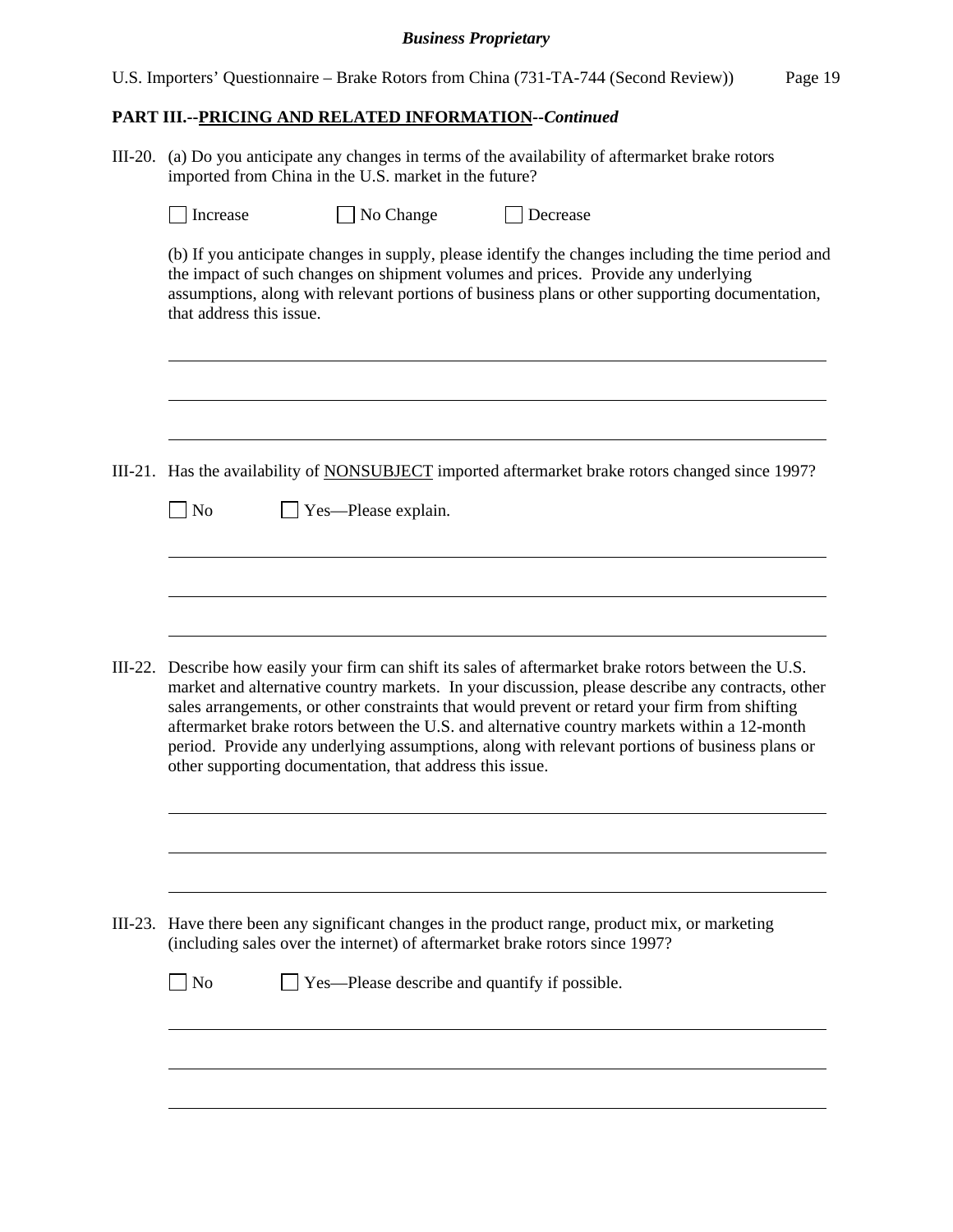| III-24. Do you anticipate any changes in terms of the product range, product mix, or marketing<br>(including sales over the internet) of aftermarket brake rotors in the future? Provide any<br>underlying assumptions, along with relevant portions of business plans or other supporting<br>documentation, that address this issue. |  |  |  |  |  |
|---------------------------------------------------------------------------------------------------------------------------------------------------------------------------------------------------------------------------------------------------------------------------------------------------------------------------------------|--|--|--|--|--|
| $\big $ No<br>Yes—Please identify, including the time period.                                                                                                                                                                                                                                                                         |  |  |  |  |  |
|                                                                                                                                                                                                                                                                                                                                       |  |  |  |  |  |
| III-25. How has the demand within the United States (and outside the United States if known) for<br>aftermarket brake rotors changed since 1997?                                                                                                                                                                                      |  |  |  |  |  |
| Increased<br>$\Box$ No Change<br>Decreased                                                                                                                                                                                                                                                                                            |  |  |  |  |  |
| Other (describe)                                                                                                                                                                                                                                                                                                                      |  |  |  |  |  |
| What were the principal factors affecting changes in demand?                                                                                                                                                                                                                                                                          |  |  |  |  |  |
|                                                                                                                                                                                                                                                                                                                                       |  |  |  |  |  |
|                                                                                                                                                                                                                                                                                                                                       |  |  |  |  |  |
| III-26. Do you anticipate any future changes in the demand for aftermarket brake rotors in the United<br>States and, if known, the rest of the world?                                                                                                                                                                                 |  |  |  |  |  |
| $\vert$ No<br>Yes-- Please describe and identify the time period. Provide any underlying<br>assumptions, along with relevant portions of business plans or other<br>supporting documentation, that address this issue.                                                                                                                |  |  |  |  |  |
|                                                                                                                                                                                                                                                                                                                                       |  |  |  |  |  |
|                                                                                                                                                                                                                                                                                                                                       |  |  |  |  |  |
| III-27. Please compare market prices of aftermarket brake rotors in U.S. and non-U.S. markets, if known.<br>Provide specific information as to time periods and regions for any price comparisons.                                                                                                                                    |  |  |  |  |  |
|                                                                                                                                                                                                                                                                                                                                       |  |  |  |  |  |
|                                                                                                                                                                                                                                                                                                                                       |  |  |  |  |  |
|                                                                                                                                                                                                                                                                                                                                       |  |  |  |  |  |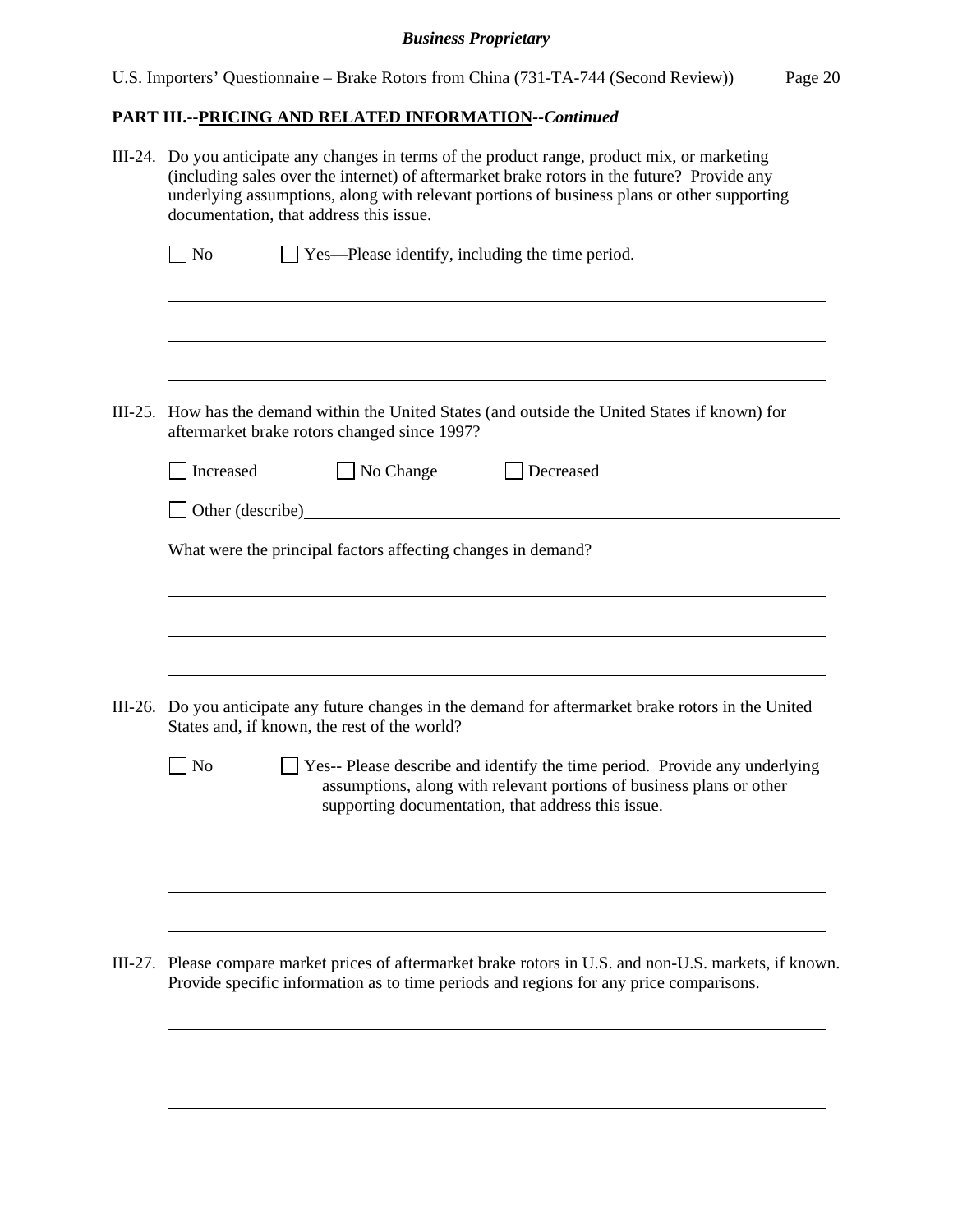|  |  |  |  |  | U.S. Importers' Questionnaire – Brake Rotors from China (731-TA-744 (Second Review)) | Page 21 |
|--|--|--|--|--|--------------------------------------------------------------------------------------|---------|
|--|--|--|--|--|--------------------------------------------------------------------------------------|---------|

### **PART III.--PRICING AND RELATED INFORMATION***--Continued*

- III-28. Please provide as a separate attachment to this request any studies, surveys, etc. that you are aware of that quantify and/or otherwise discuss the supply of aftermarket brake rotors (including production capacity and capacity utilization) and demand in (1) the United States, (2) each of the other major producing/consuming countries, including China, and (3) the world as a whole. Of particular interest is such data from 1997 to the present and forecasts for the future.
- III-29. Are your exports of aftermarket brake rotors subject to any tariff or non-tariff barriers to trade in other countries?
	- No  $\Box$  Yes—Please list the countries and describe any such barriers and any significant changes in such barriers that have occurred since 1997, or that are expected to occur in the future.

III-30. Does your firm sell aftermarket brake rotors over the internet?

 $\overline{a}$ 

 $\overline{a}$ 

No Ses-- Please describe, noting the estimated percentage of your firm's total sales of aftermarket brake rotors in 2007 accounted for by internet sales.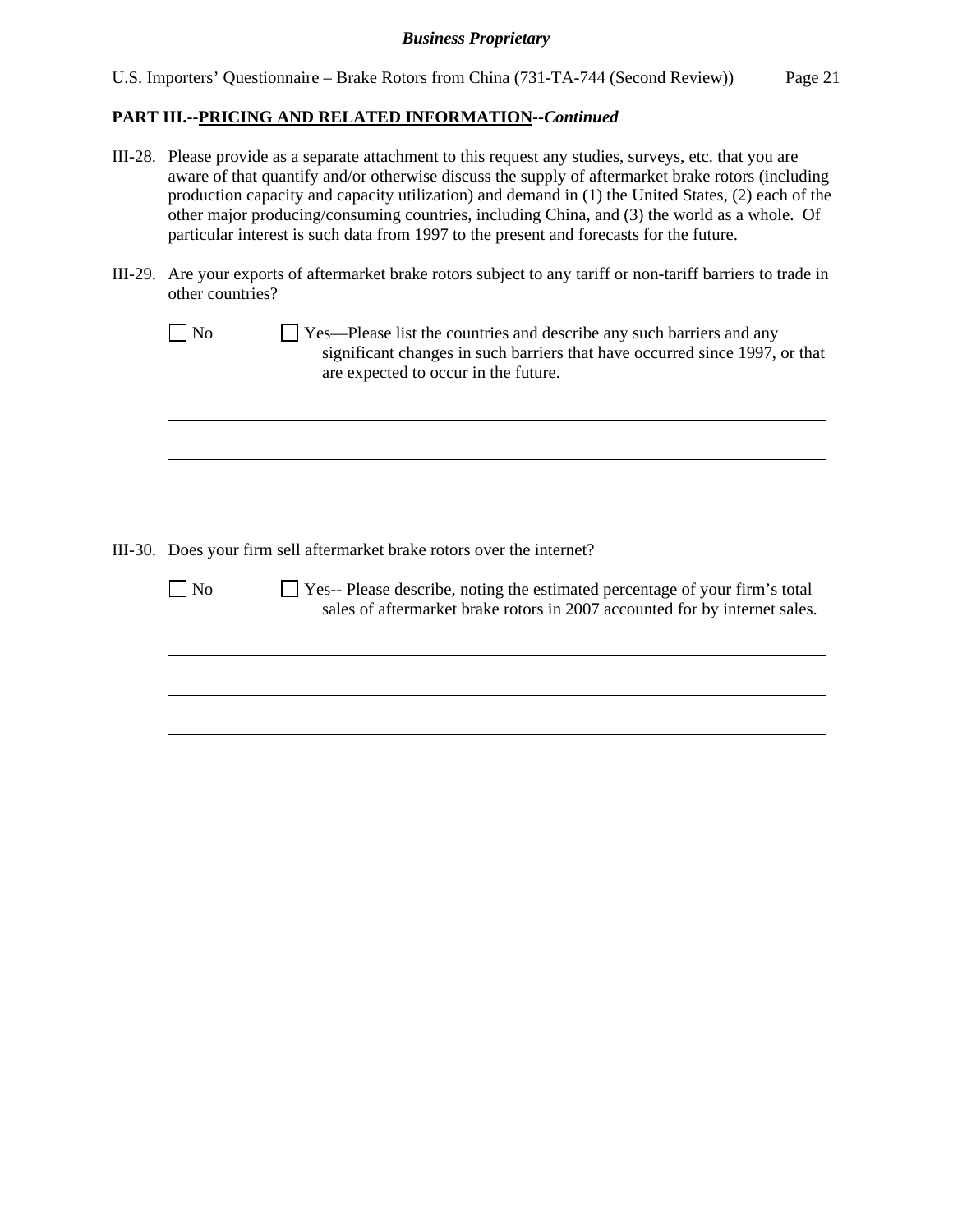## **PART III.--PRICING AND RELATED INFORMATION***--Continued*

III-31. Are aftermarket brake rotors produced in the United States and in other countries interchangeable (*i.e.*, can they physically be used in the same applications)? Please indicate below, using "A" to indicate that the products from a specified country-pair are always interchangeable, "F" to indicate that the products are frequently interchangeable, "S" to indicate that the products are sometimes interchangeable, "N" to indicate that the products are never interchangeable, and "0" to indicate no familiarity with products from a specified country-pair.<sup>1</sup>

| Country-pair         | <b>United States</b> | China                                                                                                                                                                                        | <b>Other countries</b> |
|----------------------|----------------------|----------------------------------------------------------------------------------------------------------------------------------------------------------------------------------------------|------------------------|
| <b>United States</b> |                      |                                                                                                                                                                                              |                        |
| China                |                      |                                                                                                                                                                                              |                        |
|                      |                      | <sup>1</sup> For any country-pair producing aftermarket brake rotors which are sometimes or never<br>interchangeable, please explain the factors that limit or preclude interchangeable use: |                        |
|                      |                      |                                                                                                                                                                                              |                        |
|                      |                      |                                                                                                                                                                                              |                        |